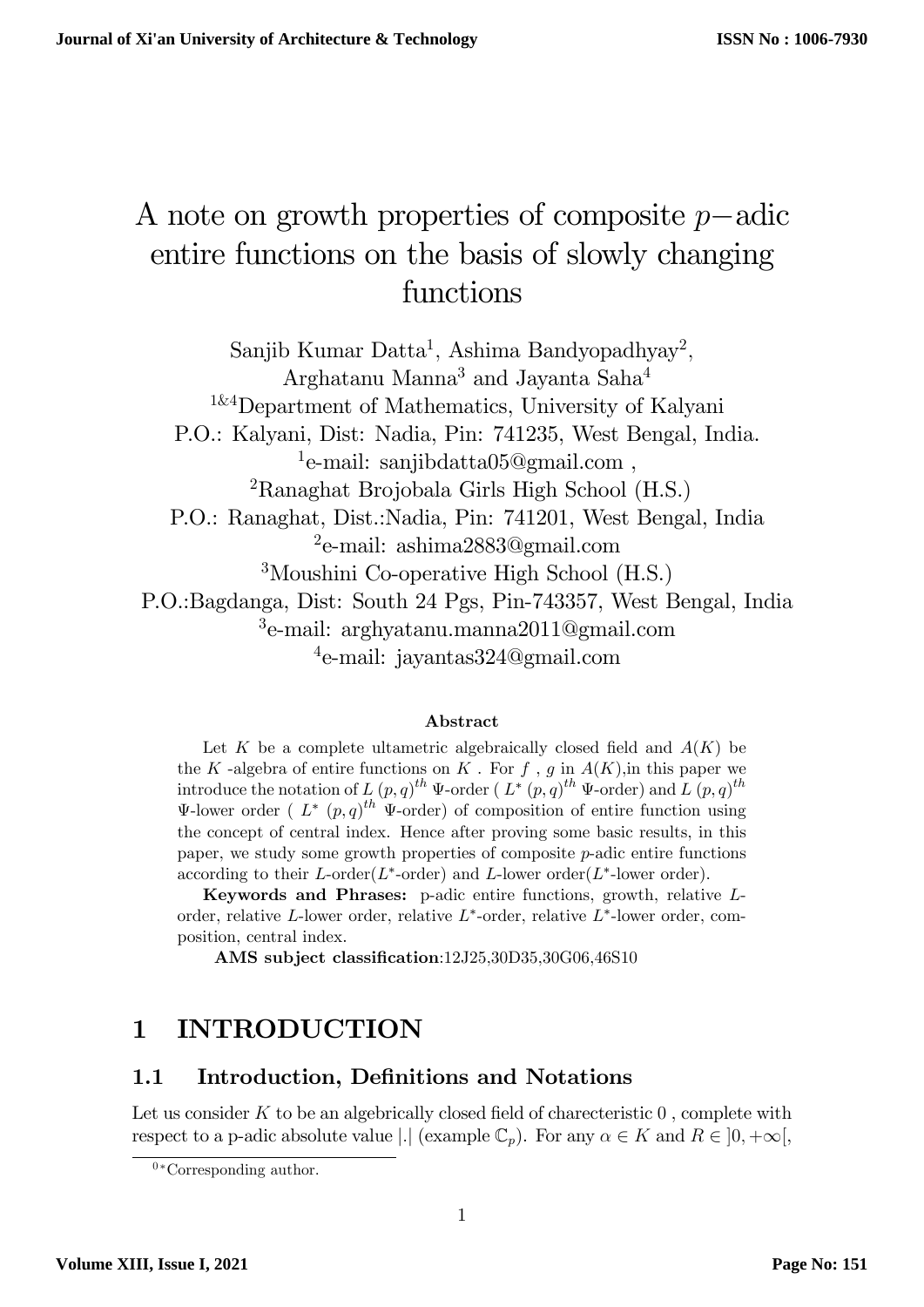the closed disc $\{x \in K : |x - a| \leq R\}$  and the open disc  $\{x \in K : |x - a| < R\}$  are denoted by  $d(\alpha, R)$  and  $d(\alpha, R^-)$ , respectively. Also  $C(\alpha, R)$  denotes the circle  ${x \in K : |x - a| = R}$ . More over,  $A(K)$  represents the K-algebra of analytic functions in K i.e. the set of power series with an infinite radius of convergence. For the most comprehensive study of analytic functions inside a disc or in the whole field K, we refer the reader to the books  $[9, 14, 16]$  $[9, 14, 16]$  $[9, 14, 16]$  During the last several years, the idea of p-adic analysis have been studied from different aspect and many important result were gained [\[2,](#page-15-2) [3,](#page-15-3) [4,](#page-15-4) [6,](#page-15-5) [8,](#page-15-6) [11,](#page-15-7) [16,](#page-16-0) [17\]](#page-16-1)

Let  $f \in A(K)$  and  $r > 0$ , then we denote by  $|f|(r)$  the number sup  $\{|f(x)| : |x| = r\},$ where  $|.|(r)$  is a multiplicative norm on  $A(K)$ . More over if f is not constant the  $|f|(r)$  is a strictly increasing function of r and tends to  $+\infty$  with r.So there exists its inverse function

$$
|f|: (|f(0)|, \infty) \to (0, \infty)
$$

with

$$
\lim_{s \to \infty} \widehat{|f|}(s) = \infty
$$

For  $x \in [0,\infty)$  and  $k \in \mathbb{N}$ , we define

$$
\log^{[k]} x = \log(\log^{[k-1]} x)
$$

and

$$
\exp^{[k]} x = \exp(\exp^{[k-1]} x),
$$

where N be the set of all positive integers. We also denote  $\log^{[0]} x = x$  and  $\exp^{[0]} x =$ x: Throughout the paper,log denotes the Neperian logarithm.

Let p be a prime number, let  $Q_p$  be the field of p-adic numbers and let  $\mathbb{C}_p$  be the p-adic completion of the algebric closure of  $Q_p$ . The absolute value  $|\cdot|_p$  in  $\mathbb{C}_p$  is normalized so that  $\left| \cdot \right|_p = p^{-1}$ . We furthur use the notation ord<sub>p</sub> for additive valuation on  $\mathbb{C}_p$ .

We recall that in a complete metric space whose metric comes from a non archimedean norm, an infinite sum converges if and only if its general term approaches zero. The expression of the form

$$
f(z) = \sum_{n=0}^{\infty} a_n z^n, (a_n \in \mathbb{C}_p)
$$

is well defined whenever  $|a_n z^n|_p \to 0$ .

Yang and  $Hu[7]$  $Hu[7]$  defined the  $"$  radius of convergence  $"$  by

$$
\frac{1}{\rho} = \limsup |a_n|^{\frac{1}{n}}_p.
$$

Then the series converges if  $|z|_p < \rho$  and dieverges if  $|z|_p > \rho$ . Also the function is said to be p-adic analytic on  $B(\rho)$ , where

$$
B(\rho) = \left\{ z \in \mathbb{C}_p : |z|_p < \rho \right\}
$$

If  $\rho = \infty$ , the function is said to be entire on  $\mathbb{C}_p$ .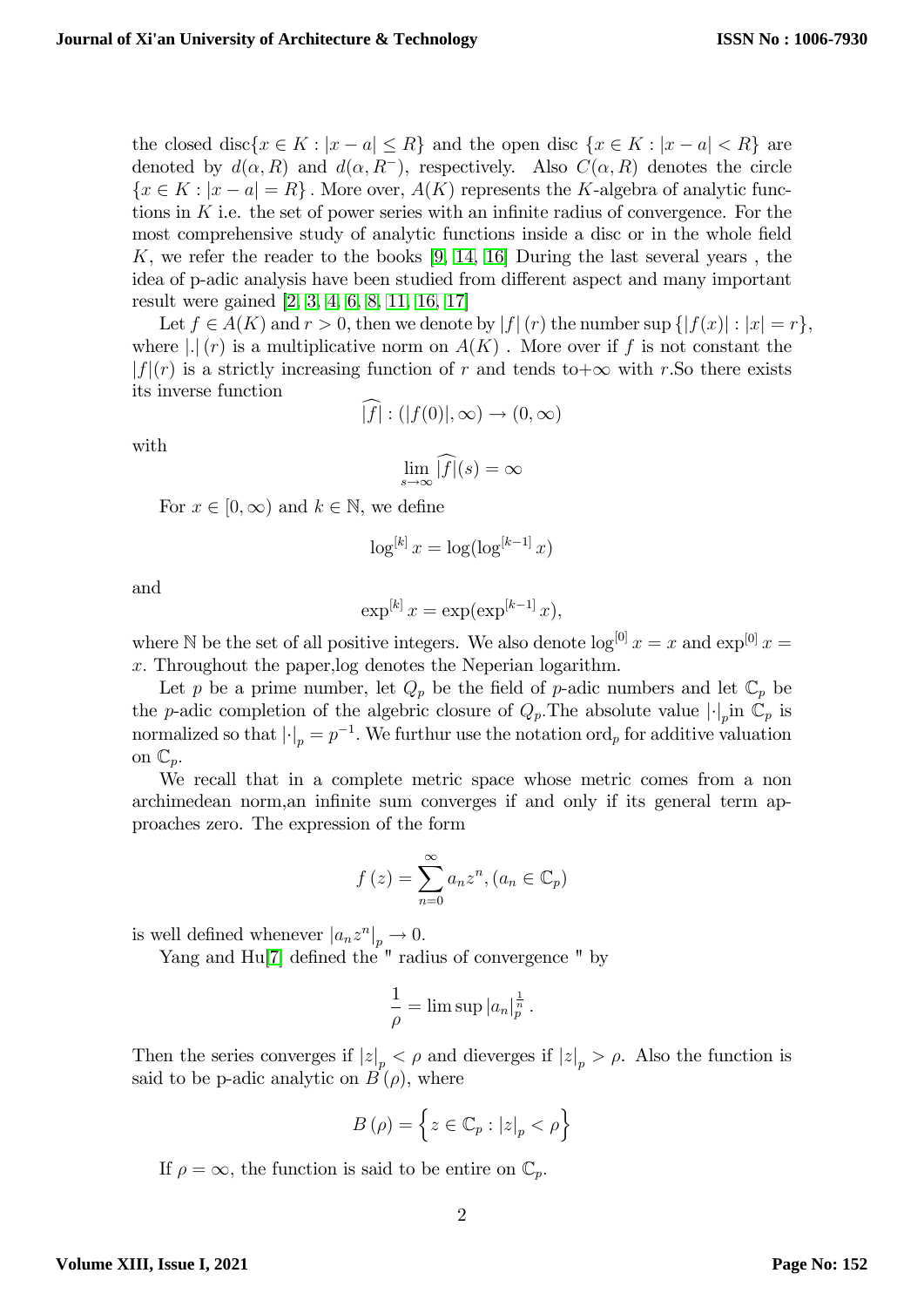Let  $f \in A(K)$ , we consider a non constant p-adic analytic function

$$
f(z) = \sum_{n=0}^{\infty} a_n z^n, (a_n \in \mathbb{C}_p) \text{ on } B(\rho), (0 < \rho \leq \infty).
$$

The essence of Wiman- Valiron methode is the analysis of behaviour of the function by means of the maximum term :

$$
\widehat{\mu}(r,f) = \max_{n \ge 0} |a_n|_p r^n, \left(0 < r = |z|_p < \rho\right)
$$

together with the central index

$$
\widehat{\nu}(r,f) = \max_{n \ge 0} \left\{ n : |a_n|_p r^n = \widehat{\mu}(r,f) \right\}
$$

DeÖne

$$
\widehat{\nu}(0,f) = \lim_{r \to 0} \widehat{\nu}(r,f).
$$

Obviously  $|f|(r)$ ,  $\hat{\mu}(r, f)$  and  $\hat{\nu}(r, f)$  are real and increasing function of r. For another entire function  $g \in A(K)$  the ratio  $\frac{|f|(r)}{|g|(r)}$  as  $r \to \infty$  as well as  $\frac{\hat{\mu}(r,f)}{\hat{\mu}(r,g)}$  as  $r \to \infty$  is called the growth of f with respect to g in terms of their multiplicative norm and maximum term respectively. Though  $\hat{\nu}(r, f)$  is very much weaker than  $|f|(r)$  and  $\widehat{\mu}(r, f)$  in some sense, from another angle of view  $\frac{\widehat{\nu}(r,f)}{\widehat{\nu}(r,g)}$  as  $r \to \infty$  is called the growth of f with respect g where  $\hat{\nu}(r, g)$  denote the central index of entire function g:

However the notation of relative order was first introduced by *Bernal [\[1\]](#page-15-9),[\[2\]](#page-15-2)*. In order to make some progress in the study of p-adic analysis , now we introduce the definition of relative order of entire function  $f \in A(K)$  with respect to another  $f \in A(K)$  entire function  $g \in A(K)$  in the following way:

$$
\rho_g(f) = \inf \{ \mu > 0 : |f| (r) < |g| (r^{\mu}) \text{ for all } r > r_0(\mu) > 0 \}
$$

Like wise to complex analysis  $[17]$  we can say that for any entire function f of positive finite order  $\log \widehat{\mu}(r, f)$ ,  $\log |f|(r)$ ,  $\widehat{\nu}(r, f)$  both have same order.

**Definition 1.1** [\[4,](#page-15-4) [5\]](#page-15-10) The order $p(f)$  (resp. lower order  $\lambda(f)$ ) of an entire function  $f \in A(K)$  as

$$
\rho(f) = \lim_{r \to \infty} \sup \frac{\log^{[2]} |f| (r)}{\log r}
$$

and

$$
\lambda(f) = \lim_{r \to \infty} \inf \frac{\log^{[2]} |f| (r)}{\log r}.
$$

We defined the order  $\rho(f)$  (resp. lower order  $\lambda(f)$ ) of an entire function  $f \in A(K)$ in terms of central index as

$$
\rho(f) = \lim_{r \to \infty} \sup \frac{\log \widehat{\nu}(r, f)}{\log r}
$$

and

$$
\lambda(f) = \lim_{r \to \infty} \inf \frac{\log \widehat{\nu}(r, f)}{\log r}
$$

3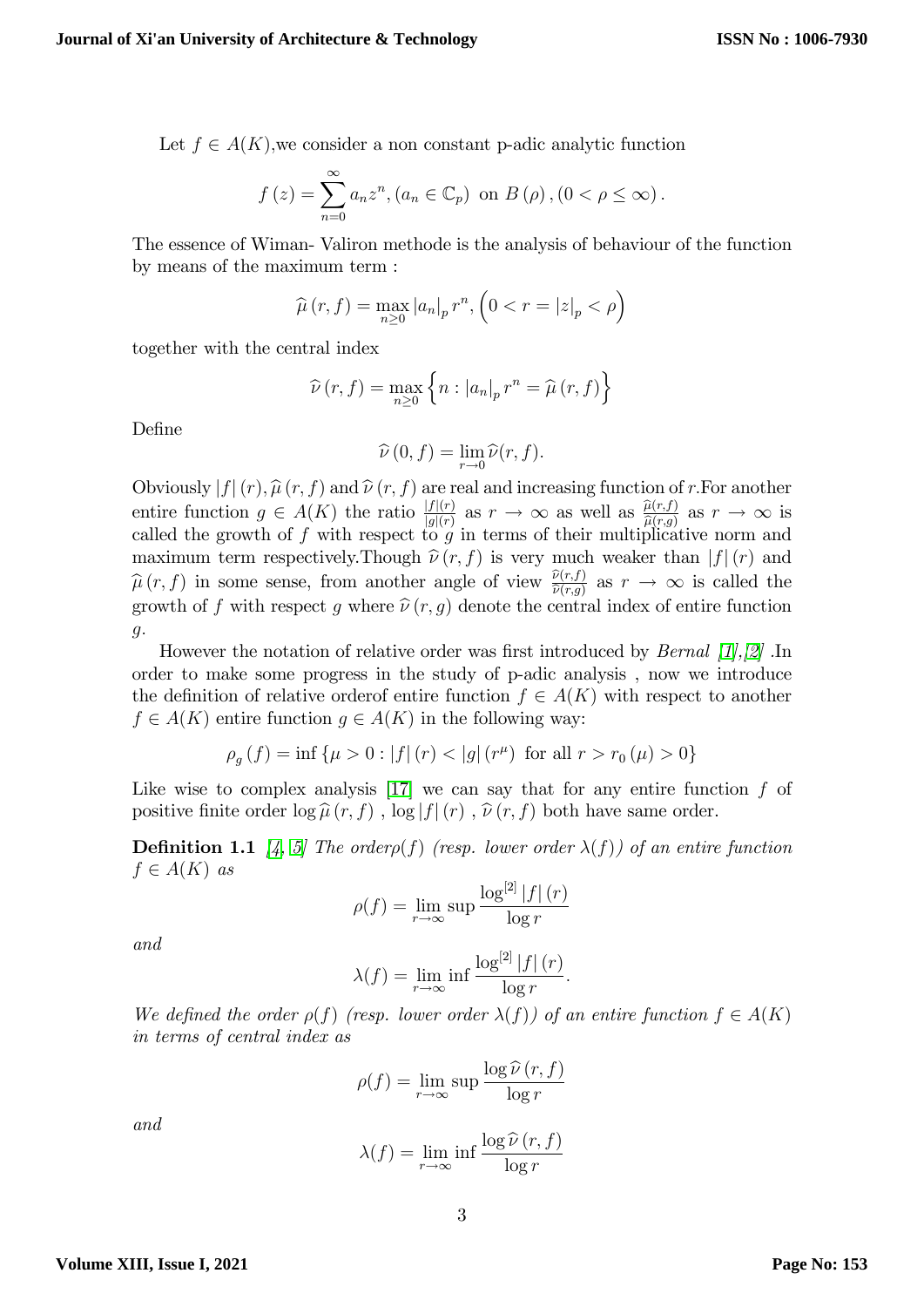**Definition 1.2** The L- order and L- lower order of an p-adic entire function  $f \in$  $A(K)$  is defined as

$$
\rho_f^L = \lim_{r \to \infty} \sup \frac{\log^{[2]} |f| (r)}{\log r L (r)}
$$

and

$$
\lambda_f^L = \lim_{r \to \infty} \inf \frac{\log^{[2]} |f| (r)}{\log r L (r)}.
$$

Let  $f \in A(K)$ , we define the L- order and L- lower order of an p-adic entire function f using the concept of central index are respectively as

$$
\rho_f^L = \lim_{r \to \infty} \sup \frac{\log \widehat{\nu}(r, f)}{\log r L(r)}
$$

and

$$
\lambda_f^L = \lim_{r \to \infty} \inf \frac{\log \widehat{\nu}(r, f)}{\log r L(r)}.
$$

Where  $L \equiv L(r)$  is a positive continuous function increasing slowly i.e.,

$$
L(ar) \sim L(r)
$$
 as  $r \to \infty$ 

for every positive constant'a'. The more generalized concept for  $L$ -order and  $L$ - lower order for entire function are  $L^*$ -order and  $L^*$ - lower order.

**Definition 1.3** [\[5\]](#page-15-10), [\[6\]](#page-15-5) The  $(p, q)^{th}$  order and  $(p, q)^{th}$  lower order of an entire function  $f \in A(K)$  is defined as

$$
\rho_f^{(p,q)} = \lim_{r \to \infty} \sup \frac{\log^{[p]} |f| (r)}{\log^{[q]} r}
$$

and

$$
\lambda_f^{(p,q)} = \lim_{r \to \infty} \inf \frac{\log^{[p]} |f| (r)}{\log^{[q]} r}.
$$

Similar to the comlex analysis we say that for  $0 \le r < R$ ,

$$
\widehat{\nu}(r,f) \le |f| (r) \le \frac{R}{R-r} \widehat{\nu}(r,f).
$$

So,it is easy to see that

$$
\rho_f^{(p,q)} = \lim_{r \to \infty} \sup \frac{\log^{[p]} \widehat{\nu}(r,f)}{\log^{[q]} r}
$$

and

$$
\lambda_f^{(p,q)} = \lim_{r \to \infty} \inf \frac{\log^{[p]} \widehat{\nu}(r,f)}{\log^{[q]} r}
$$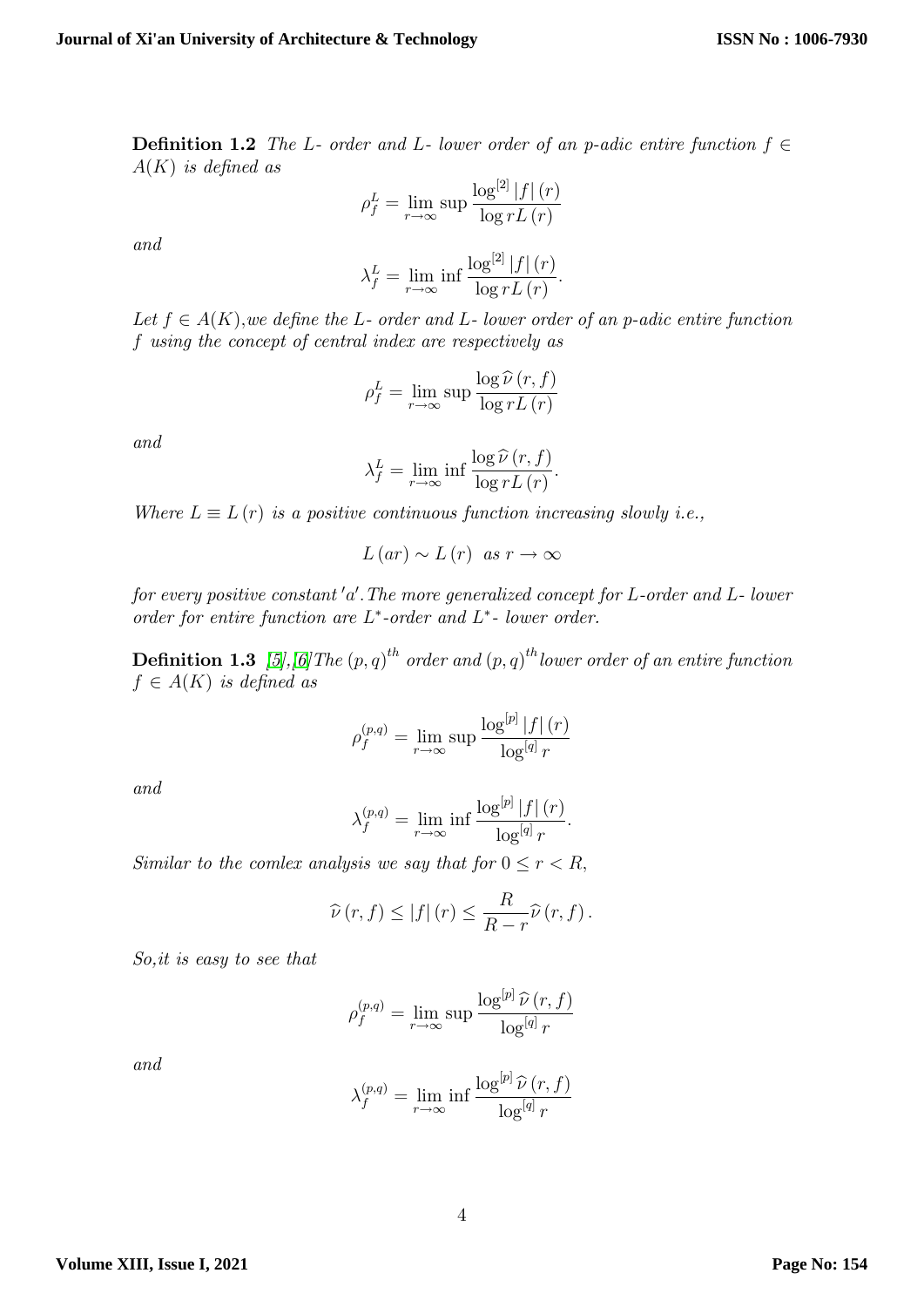**Definition 1.4** The L  $(p,q)^{th}$   $\Psi$ -order and relative L  $(p,q)^{th}$   $\Psi$ -lower order of an entire function  $f \in A(K)$  is defined as

$$
\rho_{f,\Psi}^{L} = \lim_{r \to \infty} \sup \frac{\log^{[p]} |f| (r)}{\log^{[q]} [\Psi (r) L (r)]}
$$

and

$$
\lambda_{f,\Psi}^{L} = \lim_{r \to \infty} \inf \frac{\log^{[p]} |f| (r)}{\log^{[q]} [\Psi (r) L (r)]}
$$

We define the L  $(p,q)^{th}$   $\Psi$ -order and relative L  $(p,q)^{th}$   $\Psi$ -lower order of an entire function f using the concept of central index as

$$
\rho_{f,\Psi}^{L} = \lim_{r \to \infty} \sup \frac{\log^{[p]} \widehat{\nu}(r,f)}{\log^{[q]} [\Psi(r) L(r)]}
$$

and

$$
\lambda_{f,\Psi}^{L} = \lim_{r \to \infty} \inf \frac{\log^{[p]} \widehat{\nu}(r,f)}{\log^{[q]} [\Psi(r) L(r)]},
$$

where p, q are integers and  $p > q$  and  $\Psi : [0,\infty) \to (0,\infty)$  is a non-decreasing unbounded function, satisfying the following two conditions:

$$
(i)\lim_{r\to\infty}\frac{\log^{[p]}r}{\log^{[q]}\Psi(r)}=0
$$

and

$$
(ii) \lim_{r \to \infty} \frac{\log^{[q]} \Psi(\alpha r)}{\log^{[q]} \Psi(r)} = 1,
$$

for  $\alpha > 1$ .

**Definition 1.5** The L<sup>\*</sup>  $(p,q)^{th}$   $\Psi$ -order and relative L<sup>\*</sup>  $(p,q)^{th}$   $\Psi$ - lower order of an entire function  $f \in A(K)$  is defined as

$$
\rho_{f,\Psi}^{L^*} = \lim_{r \to \infty} \sup \frac{\log^{[p]} |f| (r)}{\log^{[q]} [\Psi (r) e^{L(r)}]}
$$

and

$$
\rho_{f,\Psi}^{L^*} = \lim_{r \to \infty} \inf \frac{\log^{[p]} |f| (r)}{\log^{[q]} [\Psi (r) e^{L(r)}]}
$$

Let  $f \in A(K)$ , we define the  $L^* (p,q)^{th} \Psi$ -order and relative  $L^* (p,q)^{th} \Psi$ - lower order of an entire function  $f \in A(K)$  using the concept of central index as

$$
\rho_{f,\Psi}^{L^*} = \lim_{r \to \infty} \sup \frac{\log^{[p]} \widehat{\nu}(r,f)}{\log^{[q]} [\Psi(r) e^{L(r)}]}
$$

and

$$
\lambda_{f,\Psi}^{L^*} = \lim_{r \to \infty} \inf \frac{\log^{[p]} \widehat{\nu}(r,f)}{\log^{[q]} [\Psi(r) e^{L(r)}]}.
$$

where p, q are integers and  $p > q$ .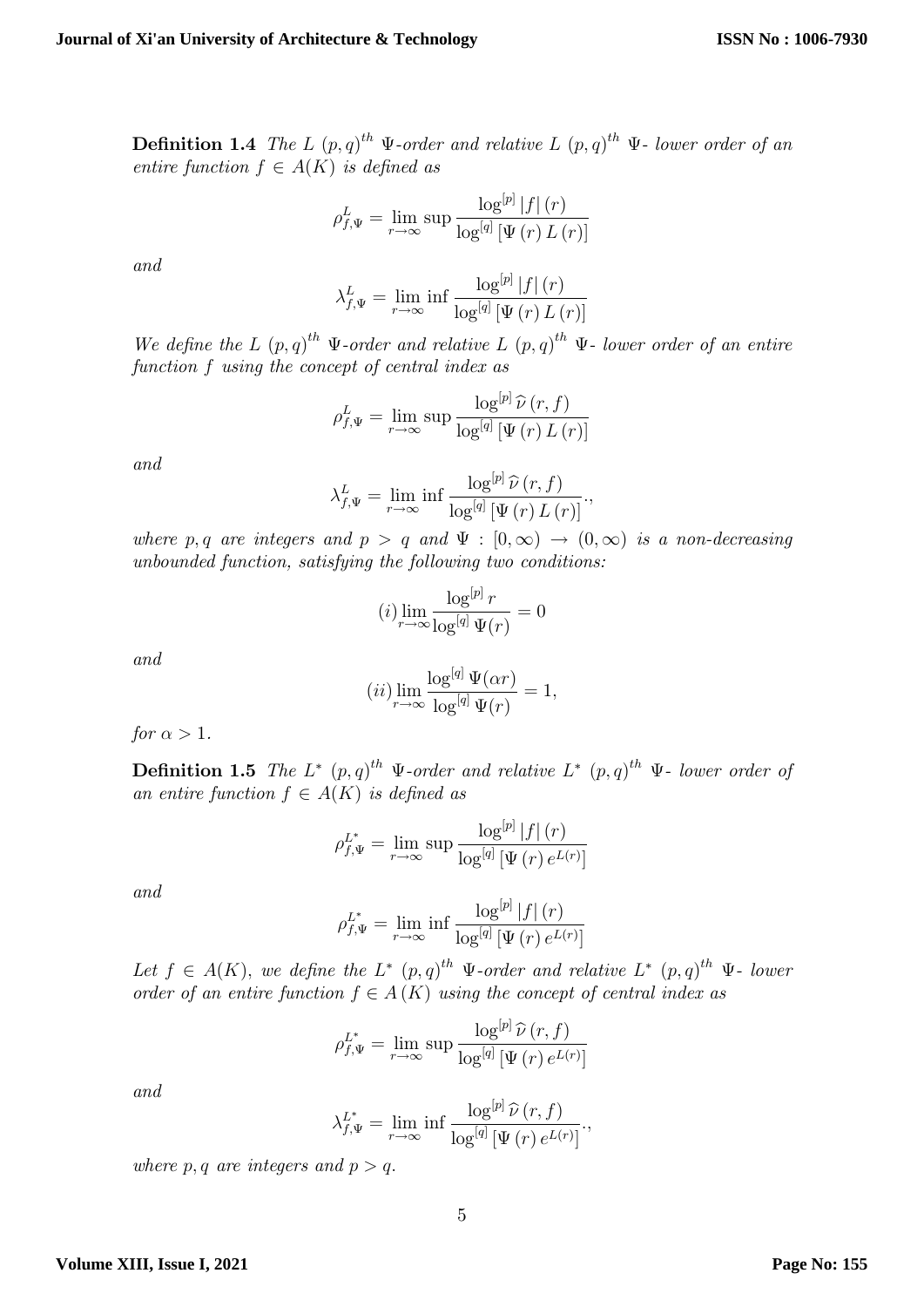### 2 Lemmas.

In this section we present some lemmas which will be needed in the sequel.

Lemma 2.1 [\[18\]](#page-16-2) Let  $f\left(z\right) = \sum_{n=1}^{\infty}$  $n=0$  $a_n z^n$  be a p-adic entire function,  $\widehat{\mu}(r, f)$  be the maximum term that is

$$
\widehat{\mu}(r,f) = \max_{n \ge 0} |a_n|_p r^n, \left(0 < r = |z|_p < \rho\right)
$$

and  $\hat{\nu}(r, f)$  be the central index of f. Then (i) for  $a_0 \neq 0$ 

$$
\log \widehat{\mu}(r, f) = \log |a_0| + \int_0^r \frac{\widehat{\nu}(t, f)}{t} dt
$$

(*ii*) for  $r < R$ 

$$
|f| (r) < \widehat{\mu} (r, f) \left\{ \widehat{\nu} (r, f) + \frac{R}{R - r} \right\}
$$

**Lemma 2.2** The definitions of order  $\rho(f)$  (resp. lower order  $\lambda(f)$ ) of an entire function  $f \in A(K)$  defined in Definition (1.1) in terms of multiplicative norm and in terms of central index are equivalent.

Proof. We set

$$
f(z) = \sum_{n=0}^{\infty} a_n z^n.
$$

Without loss of generality We can assume that  $|a_0| \neq 0.$  By (i) of Lemma (2.1), we have

$$
\log \widehat{\mu}\left(2r, f\right) = \log |a_0| + \int_{0}^{2r} \frac{\widehat{\nu}\left(t, f\right)}{t} dt \ge \widehat{\nu}\left(r, f\right) \log 2
$$

Using Cauchy inequality,it is easy to see that

$$
\widehat{\mu}\left(2r,f\right)\leq\left|f\right|\left(2r\right).
$$

Hence

$$
\widehat{\nu}(r,f)\log 2 \leq \log|f| \,(2r)
$$

So,

$$
\lim_{r \to \infty} \sup \frac{\log \widehat{\nu}(r, f)}{\log r} \le \lim_{r \to \infty} \sup \frac{\log^{[2]} |f| (r)}{\log r} = \rho(f). \tag{1}
$$

On the other hand by  $(ii)$  of Lemma  $(2.1)$ , we have

$$
|f|(r) < \widehat{\mu}(r, f) \left\{ \widehat{\nu}(2r, f) + 2 \right\} = |a_{\widehat{\nu}(r, f)}| r^{\widehat{\nu}(r, f)} \left\{ \widehat{\nu}(2r, f) + 2 \right\}.
$$

Since  $\{|a_n|\}$  is a bounded sequence, we have

$$
\log |f| (r) \leq \widehat{\nu} (r, f) \log r + \log \widehat{\nu} (2r, f) + C,
$$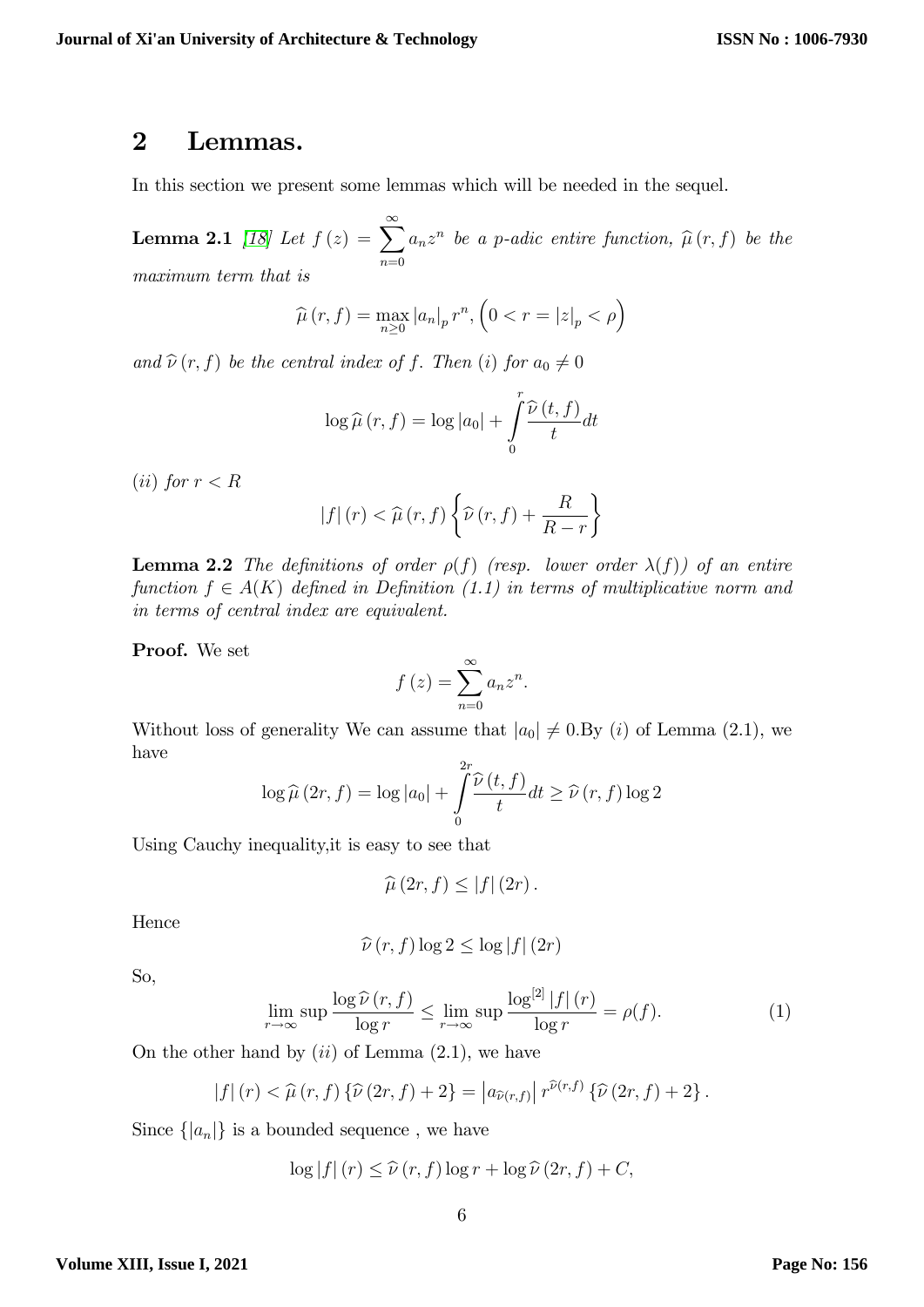where  $C$  is a constant. So,

$$
\log^{[2]}|f|(r) \leq \log \widehat{\nu}(r,f) + \log^{[2]} \widehat{\nu}(2r,f) + \log^{[2]} r + C_1
$$

i.e,

$$
\lim_{r \to \infty} \sup \frac{\log^{[2]} |f| (r)}{\log r} \le \lim_{r \to \infty} \sup \frac{\log \widehat{\nu} (r, f)}{\log r}.
$$
 (2)

Combining equation  $(1)$  and equation  $(2)$  we say that the two definition are equivalent.

Similarly we can prove the same for lower order.  $\blacksquare$ 

# 3 Main Results.

In this section we state the main results of the paper

**Theorem 3.1** .Let f and  $g \in A(K)$  be three p-adic entire functions such that

$$
0 < \lambda_{f \circ g, \Psi}^{L}(p, q) \le \rho_{f \circ g, \Psi}^{L}(p, q) < \infty
$$

and

$$
0 < \rho^L_{g,\Psi}(n,q) < \infty
$$

where  $p, q, n$  are positive integers such that  $q < \min\{p, n\}$ . Then

$$
(i) \ \liminf_{r \to \infty} \frac{\log^{[p]} \widehat{\nu}(r, f \circ g)}{\log^{[n]} \widehat{\nu}(r, g)} \leq \frac{\rho_{f \circ g, \Psi}^{L}(p, q)}{\rho_{g, \Psi}^{L}(n, q)} \leq \limsup_{r \to \infty} \frac{\log^{[p]} \widehat{\nu}(r, f \circ g)}{\log^{[n]} \widehat{\nu}(r, g)}.
$$

Further if  $\lambda_{g,\Psi}^L(n,q) > 0$  then

$$
(ii) \frac{\lambda_{f \circ g, \Psi}^{L}(p, q)}{\rho_{g, \Psi}^{L}(n, q)} \leq \liminf_{r \to \infty} \frac{\log^{[p]} \widehat{\nu}(r, f \circ g)}{\log^{[n]} \widehat{\nu}(r, g)} \leq \frac{\lambda_{f \circ g, \Psi}^{L}(p, q)}{\lambda_{g, \Psi}^{L}(n, q)}
$$

$$
\leq \limsup_{r \to \infty} \frac{\log^{[p]} \widehat{\nu}(r, f \circ g)}{\log^{[n]} \widehat{\nu}(r, g)}
$$

$$
\leq \frac{\rho_{f \circ g, \Psi}^{L}(p, q)}{\lambda_{g, \Psi}^{L}(n, q)}
$$

and

$$
(iii) \liminf_{r \to \infty} \frac{\log^{[p]} \widehat{\nu}(r, f \circ g)}{\log^{[n]} \widehat{\nu}(r, g)} \le \min \left\{ \frac{\lambda_{f \circ g, \Psi}^{L}(p, q)}{\lambda_{g, \Psi}^{L}(n, q)}, \frac{\rho_{f \circ g, \Psi}^{L}(p, q)}{\rho_{g, \Psi}^{L}(n, q)} \right\}
$$

$$
\le \max \left\{ \frac{\lambda_{f \circ g, \Psi}^{L}(p, q)}{\lambda_{g, \Psi}^{L}(n, q)}, \frac{\rho_{f \circ g, \Psi}^{L}(p, q)}{\rho_{g, \Psi}^{L}(n, q)} \right\} \le \limsup_{r \to \infty} \frac{\log^{[p]} \widehat{\nu}(r, f \circ g)}{\log^{[n]} \widehat{\nu}(r, g)}.
$$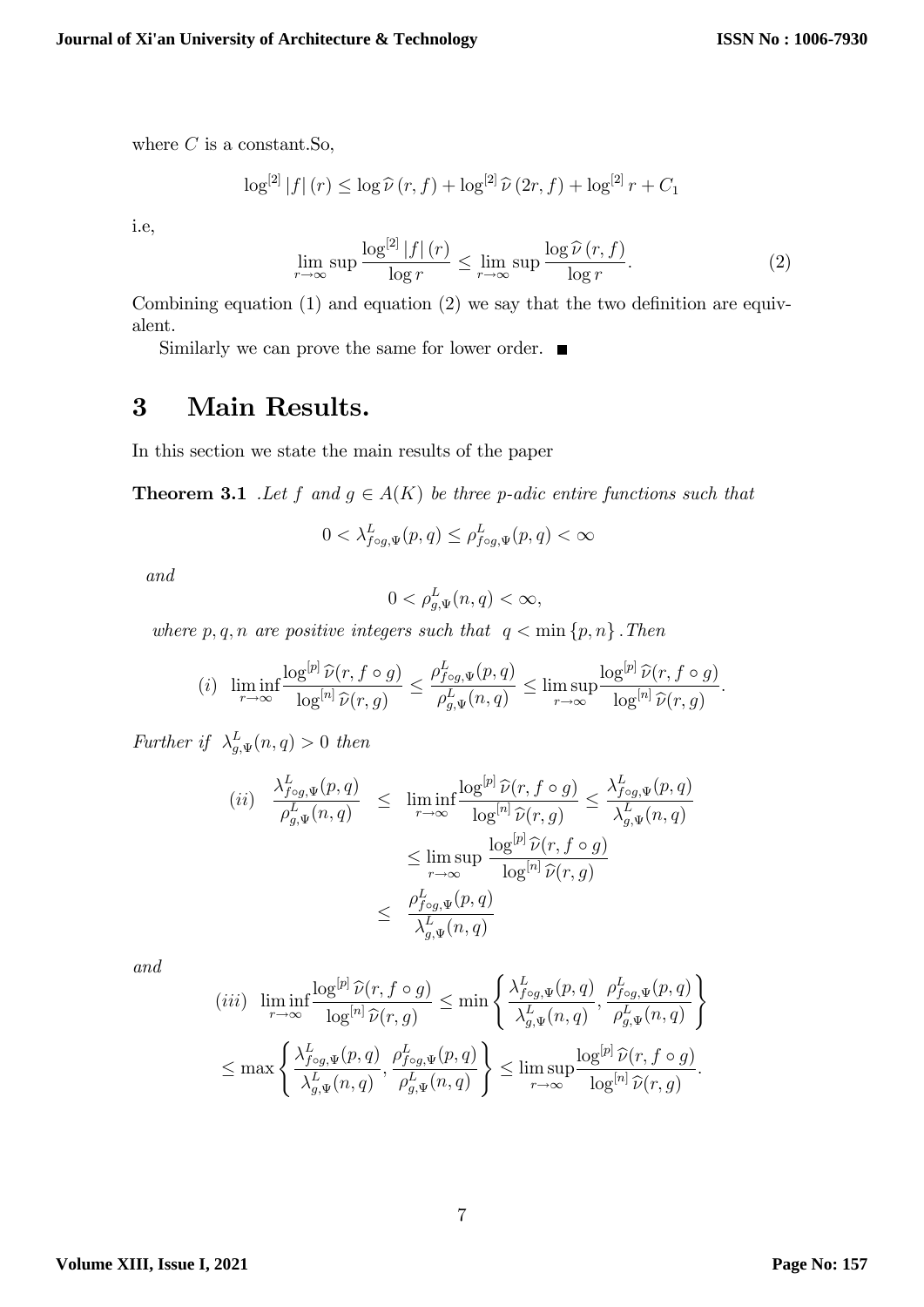**Proof.** (i) From the definition of  $L-(p,q)$ th  $\Psi$ -order we have for arbitrary positive  $\epsilon$  and for all large values of r

$$
\frac{\log^{[p]} \widehat{\nu}(r, f \circ g)}{\log^{[q]} [\Psi(r) L(r)]} \leq \rho_{f \circ g, \Psi}^{L}(p, q) + \epsilon
$$
  

$$
\log^{[p]} \widehat{\nu}(r, f \circ g) \leq (\rho_{f \circ g, \Psi}^{L}(p, q) + \epsilon) \log^{[q]} [\Psi(r) L(r)]
$$
 (3)

and for a sequence of values of  $r$  tending to infinity,

$$
\frac{\log^{[n]} \widehat{\nu}(r,g)}{\log^{[q]} [\Psi(r) L(r)]} \geq \rho_{g,\Psi}^{L}(n,q) - \epsilon
$$
  

$$
\log^{[n]} \widehat{\nu}(r,g) \geq (\rho_{g,\Psi}^{L}(n,q) - \epsilon) \log^{[q]} [\Psi(r) L(r)]
$$
 (4)

Now from Equation  $(3)$  and Equation  $(4)$  it follows for a sequence of values of r tending to infinity,

$$
\frac{\log^{[p]} \widehat{\nu}(r, f \circ g)}{\log^{[n]} \widehat{\nu}(r, g)} \leq \frac{\rho_{f \circ g, \Psi}^L(p, q) + \epsilon}{\left(\rho_{g, \Psi}^L(n, q) - \epsilon\right)}
$$

As  $\epsilon$  (> 0) is arbitrary, we obtain that

$$
\lim_{r \to \infty} \inf \frac{\log^{[p]} \widehat{\nu}(r, f \circ g)}{\log^{[n]} \widehat{\nu}(r, g)} \le \frac{\rho_{f \circ g, \Psi}^L(p, q)}{\rho_{g, \Psi}^L(n, q)} \tag{5}
$$

Again for a sequence of values of  $r$  tending to infinity,

$$
\frac{\log^{[p]} \widehat{\nu}(r, f \circ g)}{\log^{[q]} [\Psi(r) L(r)]} \geq \rho_{f \circ g, \Psi}^{L}(p, q) - \epsilon
$$
  

$$
\log^{[p]} \widehat{\nu}(r, f \circ g) \geq (\rho_{f \circ g, \Psi}^{L}(p, q) - \epsilon) \log^{[q]} [\Psi(r) L(r)]
$$
 (6)

Also for all sufficiently large values of  $r$ ,

$$
\frac{\log^{[n]} \widehat{\nu}(r,g)}{\log^{[q]} [\Psi(r) L(r)]} \leq \rho^L_{g,\Psi}(n,q) + \epsilon
$$
  

$$
\log^{[n]} \widehat{\nu}(r,g) \leq (\rho^L_{g,\Psi}(n,q) + \epsilon) \log^{[q]} [\Psi(r) L(r)] \tag{7}
$$

So combining Equation (6) and Equation (7), we get for a sequence of values of  $r$ tending to infinity,

$$
\frac{\log^{[p]} \widehat{\nu}(r, f \circ g)}{\log^{[n]} \widehat{\nu}(r, g)} \ge \frac{\rho^L_{f \circ g, \Psi}(p, q) - \epsilon}{\left(\rho^L_{g, \Psi}(n, q) + \epsilon\right)}
$$

Since  $\epsilon$  (> 0) is arbitrary, we get that

$$
\limsup_{r \to \infty} \frac{\log^{[p]} \widehat{\nu}(r, f \circ g)}{\log^{[n]} \widehat{\nu}(r, g)} \ge \frac{\rho_{f \circ g, \Psi}^L(p, q)}{\rho_{g, \Psi}^L(n, q)}\tag{8}
$$

Combining Equation  $(5)$  and Equation  $(8)$  we get  $(i)$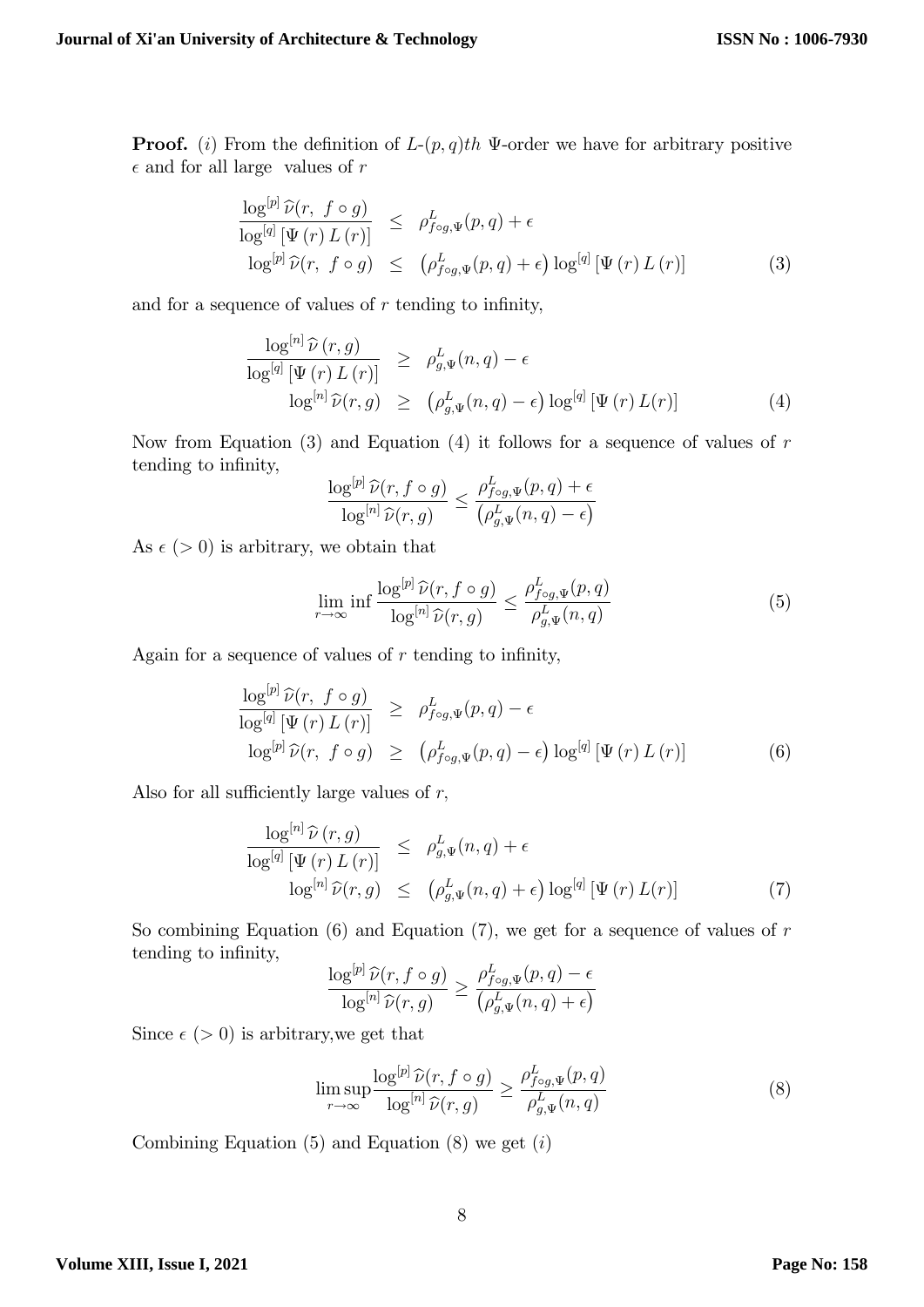(ii) From the definition of  $L-(p, q)-th$  lower order, we have for arbitrary positive  $\epsilon$  and for all large values of r,

$$
\frac{\log^{[p]} \widehat{\nu}(r, f \circ g)}{\log^{[q]} [\Psi(r) L(r)]} \geq \lambda_{f \circ g, \Psi}^{L}(p, q) - \epsilon
$$
  

$$
\log^{[p]} \widehat{\nu}(r, f \circ g) \geq (\lambda_{f \circ g, \Psi}^{L}(p, q) - \epsilon) \log^{[q]} [\Psi(r) L(r)]
$$
 (9)

Now from Equation  $(9)$  and Equation  $(7)$ , it follows for all large values of r,

$$
\frac{\log^{[p]} \widehat{\nu}(r, f \circ g)}{\log^{[n]} \widehat{\nu}(r, g)} \ge \frac{\lambda_{f \circ g, \Psi}^L(p, q) - \epsilon}{\rho_{g, \Psi}^L(n, q) + \epsilon}
$$

As  $\epsilon$  (> 0) is arbitrary, we obtain that

$$
\lim_{r \to \infty} \inf \frac{\log^{[p]} \widehat{\nu}(r, f \circ g)}{\log^{[n]} \widehat{\nu}(r, g)} \ge \frac{\lambda_{f \circ g, \Psi}^L(p, q)}{\rho_{g, \Psi}^L(n, q)}.
$$
\n(10)

Again for a sequence of values of  $r$  tending to infinity,

$$
\frac{\log^{[n]} \widehat{\nu}(r, f \circ g)}{\log^{[q]} [\Psi(r) L(r)]} \leq \lambda_{f \circ g, \Psi}^{L}(n, q) + \epsilon
$$
  

$$
\log^{[n]} \widehat{\nu}(r, f \circ g) \leq (\lambda_{f \circ g, \Psi}^{L}(n, q) + \epsilon) \log^{[q]} [\Psi(r) L(r)] \qquad (11)
$$

and for all large values of  $r$ ,

$$
\log^{[n]} \widehat{\nu}(r, g) \ge \left(\lambda_{g, \Psi}^{L}(n, q) - \epsilon\right) \log^{[q]} \left[\Psi(r) L(r)\right]. \tag{12}
$$

So combining Equation (11) and Equation (12) we get for a sequence of values of  $r$ tending to infinity,

$$
\frac{\log^{[p]} \widehat{\nu}(r, f \circ g)}{\log^{[n]} \widehat{\nu}(r, g)} \le \frac{\lambda_{f \circ g, \Psi}^L(p, q) + \epsilon}{\lambda_{g, \Psi}^L(n, q) - \epsilon}
$$

Since  $\epsilon$  ( $> 0$ ) is arbitrary, it follows that

$$
\lim_{r \to \infty} \inf \frac{\log^{[p]} \widehat{\nu}(r, f \circ g)}{\log^{[n]} \widehat{\nu}(r, g)} \le \frac{\lambda_{f \circ g, \Psi}^L(p, q)}{\lambda_{g, \Psi}^L(n, q)}.
$$
\n(13)

Also for a sequence of values of  $r$  tending to infinity,

$$
\frac{\log^{[n]} \widehat{\nu}(r,g)}{\log^{[q]} [\Psi(r) L(r)]} \leq \lambda_{g,\Psi}^{L}(n,q) + \epsilon.
$$
  

$$
\log^{[n]} \widehat{\nu}(r,g) \leq (\lambda_{g,\Psi}^{L}(n,q) + \epsilon) \log^{[q]} [\Psi(r) L(r)] \qquad (14)
$$

Now from Equation  $(9)$  and Equation  $(14)$  we obtain for a sequence of values of r tending to infinity,

$$
\frac{\log^{[p]} \widehat{\nu}(r, f \circ g)}{\log^{[n]} \widehat{\nu}(r, g)} \ge \frac{\lambda_{f \circ g, \Psi}^L(p, q) - \epsilon}{\lambda_{g, \Psi}^L(n, q) + \epsilon}
$$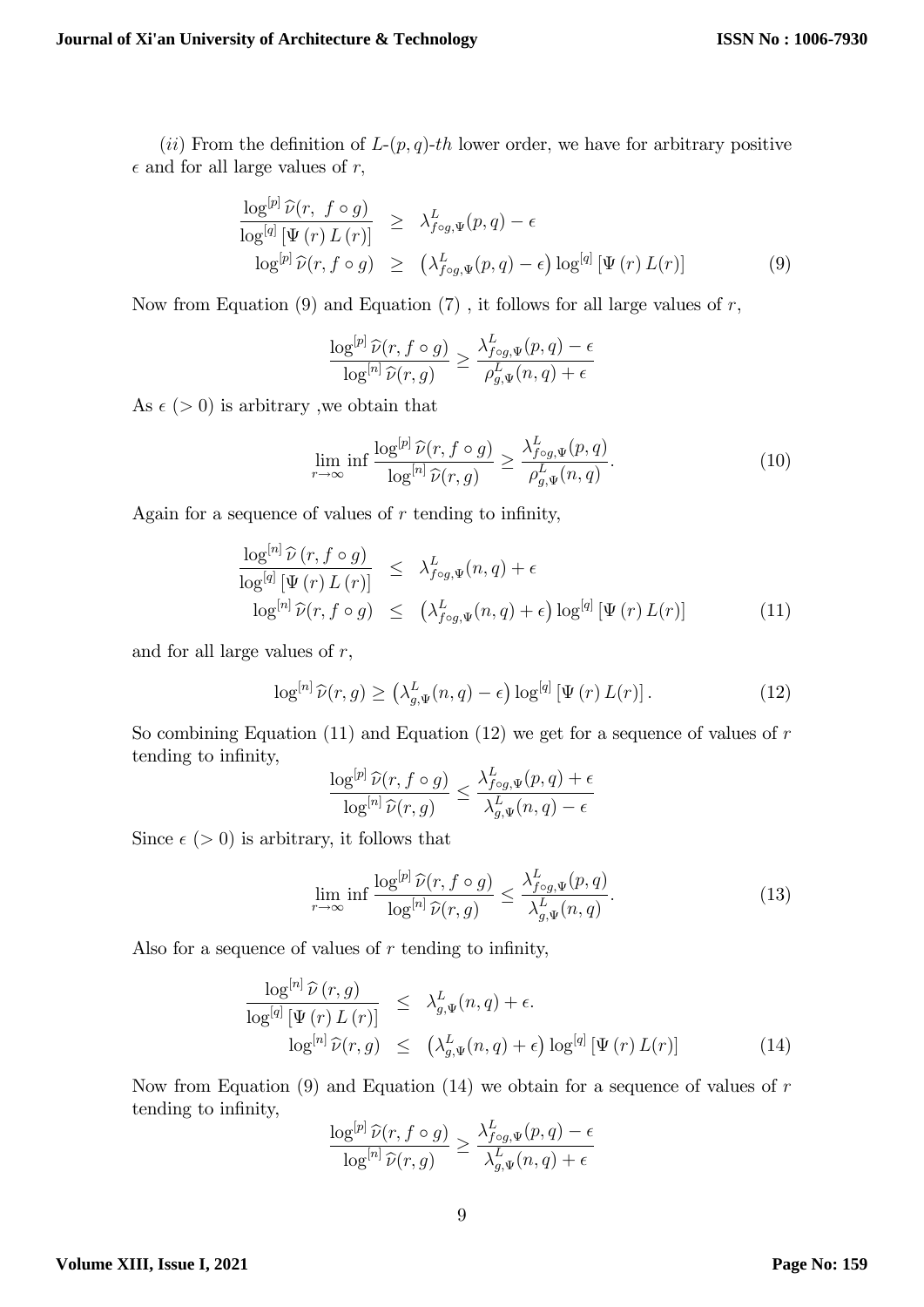As  $\epsilon$  (> 0) is arbitrary, we obtained

$$
\limsup_{r \to \infty} \frac{\log^{[p]} \widehat{\nu}(r, f \circ g)}{\log^{[n]} \widehat{\nu}(r, g)} \ge \frac{\lambda_{f \circ g, \Psi}^L(p, q)}{\lambda_{g, \Psi}^L(n, q)}.
$$
\n(15)

Again from Equation  $(3)$  and Equation  $(12)$ , it follows for all large values of r,

$$
\frac{\log^{[p]} \widehat{\nu}(r, f \circ g)}{\log^{[n]} \widehat{\nu}(r, g)} \leq \frac{\rho_{f \circ g, \Psi}^L(p, q) + \epsilon}{\lambda_{g, \Psi}^L(n, q) - \epsilon}
$$

As  $\epsilon$  (> 0) is arbitrary, we obtain that,

$$
\limsup_{r \to \infty} \frac{\log^{[p]} \widehat{\nu}(r, f \circ g)}{\log^{[n]} \widehat{\nu}(r, g)} \le \frac{\rho_{f \circ g, \Psi}^L(p, q)}{\lambda_{g, \Psi}^L(n, q)} \tag{16}
$$

From Equation  $(10)$ ,  $(13)$ ,  $(15)$ and  $(16)$  we get  $(ii)$ .

Combining  $(i)$  and  $(ii)$  of the Theorem  $(3.1)$  we get  $(iii)$ 

**Remark 3.1** The condition  $q < \min\{p, n\}$  in theorem (3.1) is essential as we see in the following example.

**Example 1** Let  $f = z^2, g = \log z, p = 1, q = 1, n = 1, \Psi = z^2, L = \log r$  then,

$$
\rho_{f \circ g, \Psi}^{L}(p, q) = \lim_{r \to \infty} \frac{\log \widehat{\nu}(r, (\log z)^{2})}{\log [r^{2} \log r]} = \lim_{r \to \infty} \frac{[2 \log (\log r)]}{2 \log r + \log^{[2]}(r)}
$$

$$
= \lim_{r \to \infty} \frac{2 \log^{[2]}(r)}{2 \log r + \log^{[2]}(r)} = 0
$$

$$
\rho_{g, \Psi}^{L}(n, q) = \lim_{r \to \infty} \frac{\log \widehat{\nu}(r, \log z)}{\log [r^{2} \log (r)]} = \lim_{r \to \infty} \frac{\log [\log r]}{2 \log r + \log^{[2]}(r)} = 0
$$

This leads to a contradriction. So  $q < \min\{p, n\}$  is essential for Theorem (3.1)

**Theorem 3.2** If f and  $g \in A(K)$  be three p-adic entire functions with  $\rho_{g,\Psi}^L(n,q)$  $\infty$  and  $\rho_{f \circ g, \Psi}^L(p, q) = \infty$ , then,

$$
\limsup_{r \to \infty} \frac{\log^{[p]} \widehat{\nu}(r, f \circ g)}{\log^{[n]} \widehat{\nu}(r, g)} = \infty
$$

where  $p, q, n$  are positive integers with  $q < \min \{p, n\}$ .

**Proof.** Let us assume that the conclusion of the theorem do not hold. Then there exists a constant  $A_1 > 0$  such that for all sufficiently large values of r,

$$
\frac{\log^{[p]} \widehat{\nu}(r, f \circ g)}{\log^{[n]} \widehat{\nu}(r, g)} \leq A_1
$$
  

$$
\log^{[p]} \widehat{\nu}(r, f \circ g) \leq A_1 \log^{[n]} \widehat{\nu}(r, g)
$$
 (17)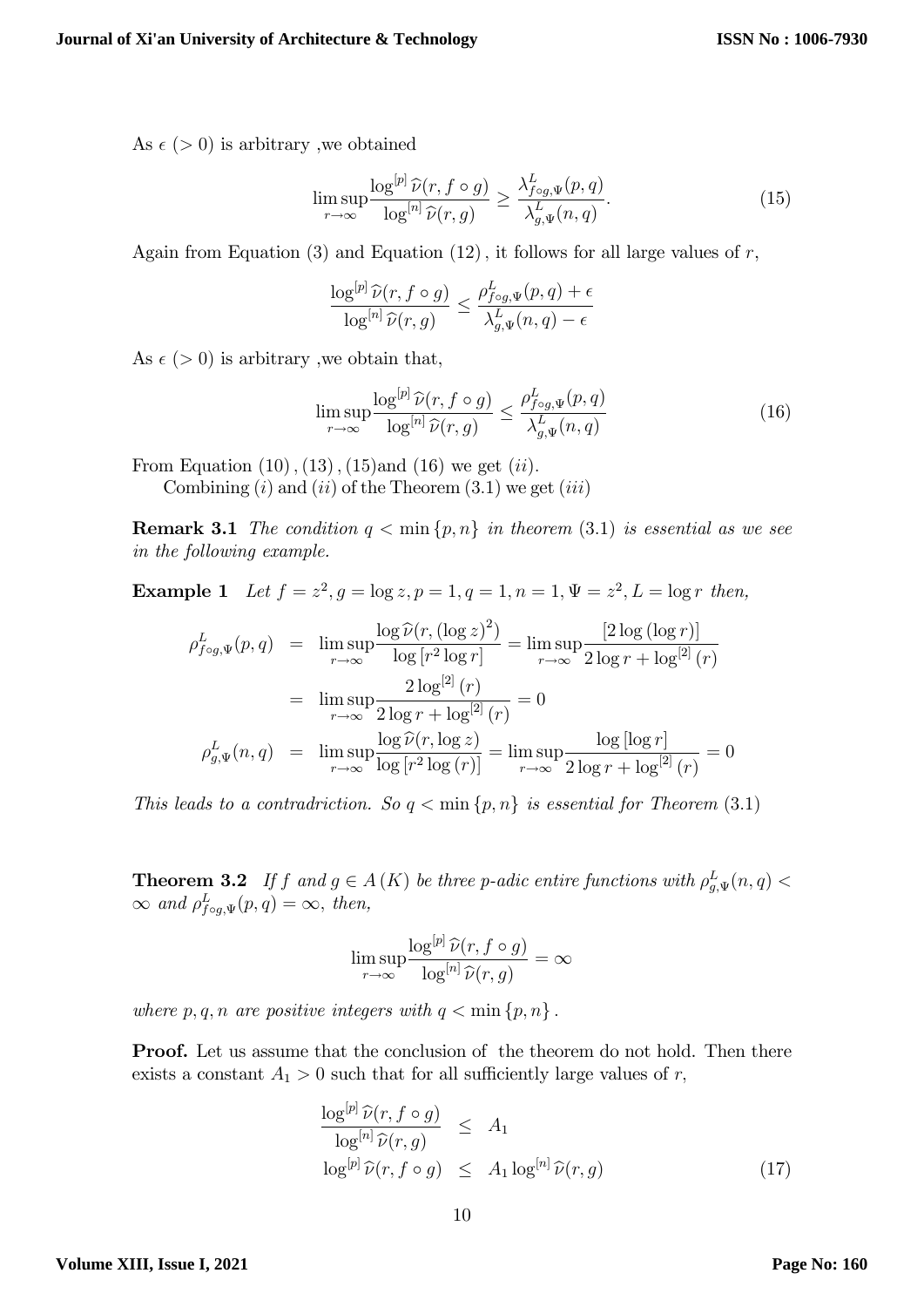Again from the definition of  $\rho_{g,\Psi}^L(n,q)$ , it follows that for all large values of r,

$$
\frac{\log^{[n]} \widehat{\nu}(r,g)}{\log^{[q]} [\Psi(r) L(r)]} \leq \rho_{g,\Psi}^{L}(n,q) + \epsilon
$$
  

$$
\log^{[n]} \widehat{\nu}(r,g) \leq [\rho_{g,\Psi}^{L}(n,q) + \epsilon] \log^{[q]} [\Psi(r) L(r)] \qquad (18)
$$

So from Equation  $(17)$  and Equation  $(18)$ , we obtain for all sufficiently large values of  $r$ ,

$$
\log^{[p]} \widehat{\nu}(r, f \circ g) \leq A_1(\rho_{g,\Psi}^L(n, q) + \epsilon) \log^{[q]} [\Psi(r) L(r)]
$$
  

$$
\frac{\log^{[p]} \widehat{\nu}(r, f \circ g)}{\log^{[q]} [\Psi(r) L(r)]} \leq A_1(\rho_{g,\Psi}^L(n, q) + \epsilon)
$$
  
*i.e.*  $\limsup_{r \to \infty} \frac{\log^{[p]} \widehat{\nu}(r, f \circ g)}{\log^{[q]} [\Psi(r) L(r)]} \leq A_1(\rho_{g,\Psi}^L(n, q) + \epsilon).$  (19)

From Equation (19) it follows that  $\rho_{f \circ g, \Psi}^L(p, q) < \infty$ . So we arrive at a contradiction. Thus our assumption is wrong.

This proves the theorem.

**Remark 3.2** Similar to the Theorem (3.2) we can prove the same for L  $(p,q)^{th}$  $\Psi$ -lower order and  $L^*$   $(p,q)^{th}$   $\Psi$ - lower order.

**Theorem 3.3** If f and  $g \in A(K)$  be three p-adic entire functions with  $\lambda_{g,\Psi}^L(n,q)$  <  $\infty$  and  $\lambda_{f \circ g, \Psi}^{L}(p, q) < \infty$ , then,

$$
\liminf_{r \to \infty} \frac{\log^{[p]} \widehat{\nu}(r, f \circ g)}{\log^{[n]} \widehat{\nu}(r, g)} < \infty
$$

where  $p, q, n$  are positive integers with  $q < \min \{p, n\}$ .

Proof. Let us assume that the conclusion of the theorem do not hold. Then there exists a large number  $G > 0$  such that for all sufficiently large values of r,

$$
\frac{\log^{[p]} \widehat{\nu}(r, f \circ g)}{\log^{[n]} \widehat{\nu}(r, g)} > G
$$
  

$$
\log^{[p]} \widehat{\nu}(r, f \circ g) > G \log^{[n]} \widehat{\nu}(r, g)
$$
 (20)

Again from the definition of  $\lambda_{g\circ h,\Psi}^L(n,q)$ , it follows that for all large values of  $r \to \infty$ .

$$
\frac{\log^{[n]} \widehat{\nu}(r,g)}{\log^{[q]} [\Psi(r) L(r)]} \geq \lambda_{g,\Psi}^{L}(n,q) - \epsilon
$$
  

$$
\log^{[n]} \widehat{\nu}(r,g) \geq [\lambda_{g,\Psi}^{L}(n,q) - \epsilon] \log^{[q]} [\Psi(r) L(r)] \qquad (21)
$$

So from Equation  $(20)$  and Equation  $(21)$ , we obtain for all sufficiently large values of  $r$ ,

$$
\log^{[p]} \widehat{\nu}(r, f \circ g) > G(\lambda_{g,\Psi}^{L}(n, q) - \epsilon) \log^{[q]} [\Psi(r) L(r)]
$$
  

$$
\frac{\log^{[p]} \widehat{\nu}(r, f \circ g)}{\log^{[q]} [\Psi(r) L(r)]} \leq G(\lambda_{g,\Psi}^{L}(n, q) - \epsilon)
$$

#### **Volume XIII, Issue I, 2021**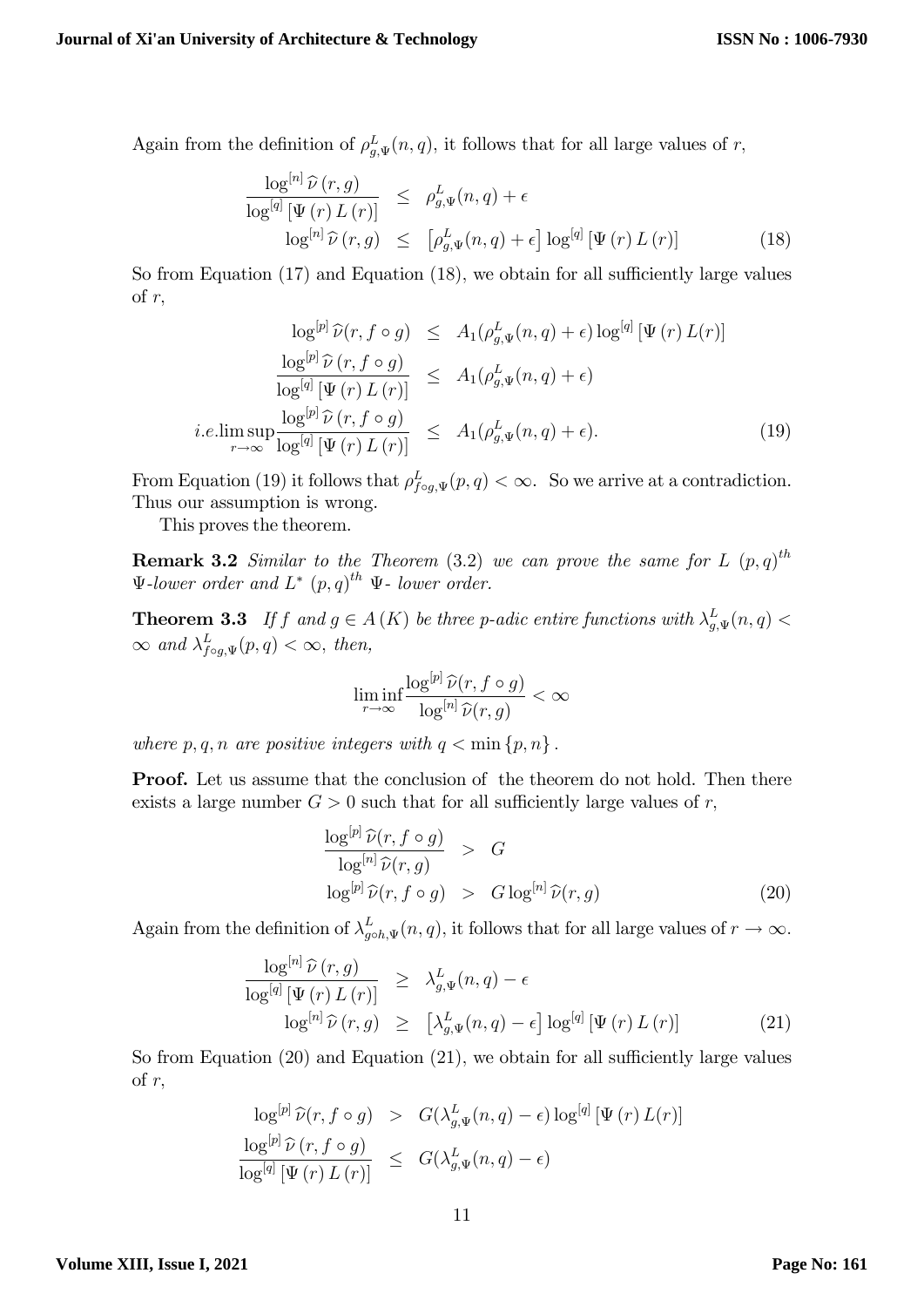i.e.,

$$
\liminf_{r \to \infty} \frac{\log^{[p]} \widehat{\nu}(r, f \circ g)}{\log^{[q]} [\Psi(r) L(r)]} > G(\lambda_{g,\Psi}^{L}(n,q) - \epsilon)
$$

So, from the above we see that

$$
\lambda_{f\circ g,\Psi}^L(p,q)=\infty.
$$

Hence we arrive at a contradiction. Thus our assumption is wrong.

Hence the theorem is proved.  $\blacksquare$ 

**Remark 3.3** The following example justifies the validity of Theorem  $(3.3)$ .

**Example 2** Let  $f = z^2, g = z, p = 2, q = 1, n = 2, \Psi = z^2, L = \log r$  then,

$$
\lambda_{f \circ g, \Psi}^{L}(p, q) = \liminf_{r \to \infty} \frac{\log^{[2]} \widehat{\nu}(r, z^{2})}{\log^{[1]} [r^{2} \log r]}
$$

$$
= \liminf_{r \to \infty} \frac{\log 2 + \log^{[2]} r}{2 \log r + \log^{[2]} r}
$$

$$
= 0 < \infty
$$

and

$$
\lambda_{g,\Psi}^L(n,q) = \liminf_{r \to \infty} \frac{\log^{[2]} \widehat{\nu}(r,z)}{\log^{[1]} [r^2 \log r]}
$$
  
= 
$$
\liminf_{r \to \infty} \frac{\log^{[2]} r}{2 \log r + \log^{[2]} r}
$$
  
= 
$$
0 < \infty.
$$

So,

$$
\liminf_{r \to \infty} \frac{\log^{[p]} \widehat{\nu}(r, f \circ g)}{\log^{[n]} \widehat{\nu}(r, g)} = \liminf_{r \to \infty} \frac{\log^{[2]} r^2}{\log^{[2]} r}
$$

$$
= \liminf_{r \to \infty} \frac{\log 2 + \log^{[2]} r}{\log^{[2]} r}
$$

$$
= 1 < \infty.
$$

**Remark 3.4** Similar to the Theorem (3.3) we can prove the same for L  $(p,q)^{th}$  $\Psi$ -order and  $L^*$   $(p,q)^{th}$   $\Psi$ -order

**Theorem 3.4** .Let  $f, g$  and  $h \in A(K)$  be three p-adic entire functions such that  $0 < \lambda_{f \circ g, \Psi}^{L^*}(p,q) \leq \rho_{f \circ g, \Psi}^{L^*}(p,q) < \infty$  and  $0 < \rho_{g, \Psi}^{L^*}(n,q) < \infty$  where  $p, q, n$  are positive integers such that  $q < \min\{p, n\}$ . Then

$$
(i) \ \liminf_{r \to \infty} \frac{\log^{[p]} \widehat{\nu}(r, f \circ g)}{\log^{[n]} \widehat{\nu}(r, g)} \leq \frac{\rho_{f \circ g, \Psi}^{L^*}(p, q)}{\rho_{g, \Psi}^{L^*}(n, q)} \leq \limsup_{r \to \infty} \frac{\log^{[p]} \widehat{\nu}(r, f \circ g)}{\log^{[n]} \widehat{\nu}(r, g)}.
$$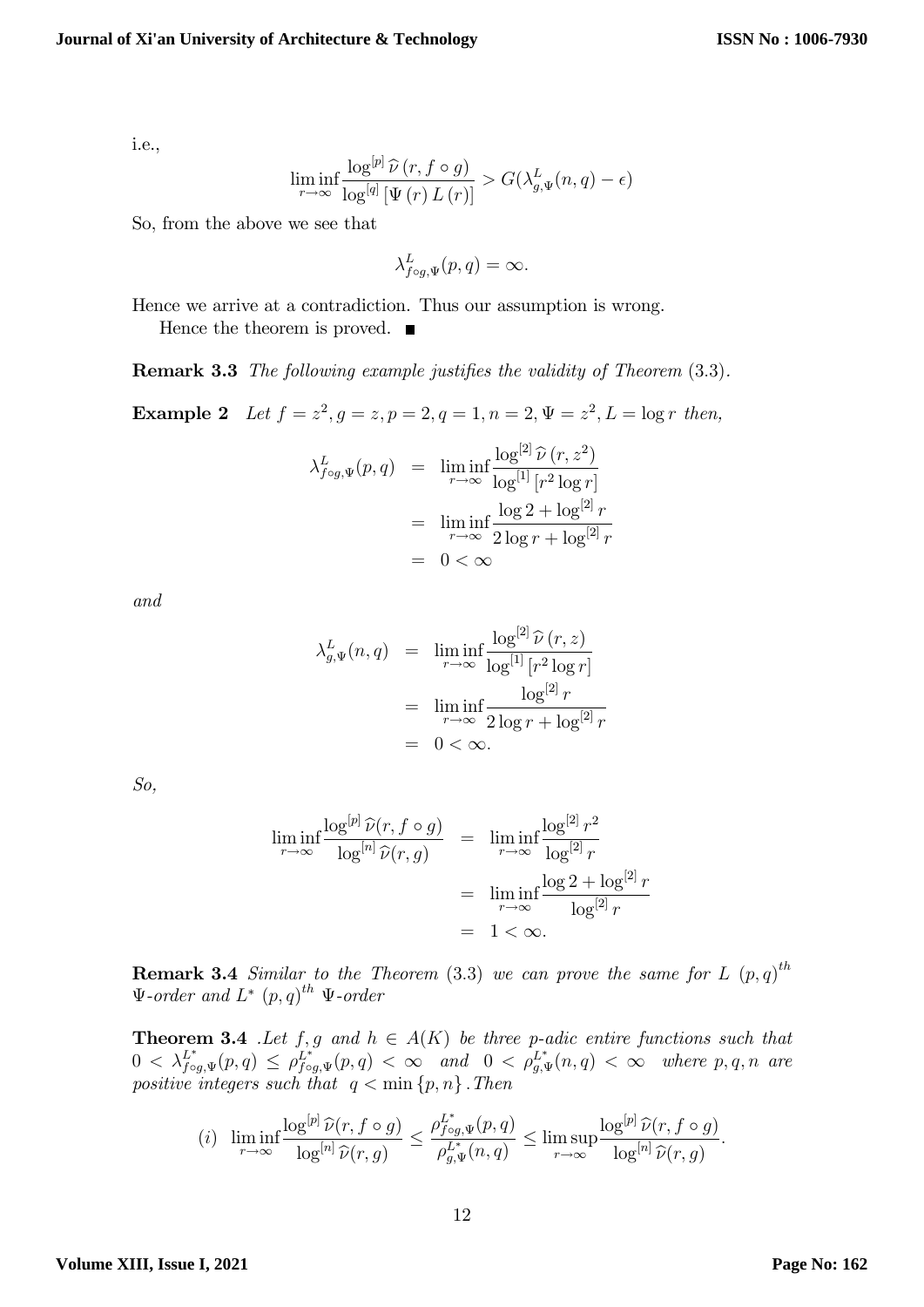Further, if  $\lambda_{g\circ h,\Psi}^{L^*}(n,q) > 0$  then

$$
(ii) \quad \frac{\lambda_{f \circ g, \Psi}^{L^*}(p, q)}{\rho_{g, \Psi}^{L^*}(n, q)} \le \liminf_{r \to \infty} \frac{\log^{[p]} \widehat{\nu}(r, f \circ g)}{\log^{[n]} \widehat{\nu}(r, g)} \le \frac{\rho_{f \circ g, \Psi}^{L^*}(p, q)}{\rho_{g, \Psi}^{L^*}(n, q)}
$$

and

$$
(iii) \liminf_{r \to \infty} \frac{\log^{[p]} \hat{\nu}(r, f \circ g)}{\log^{[n]} \hat{\nu}(r, g)} \leq \frac{\lambda_{f \circ g, \Psi}^{L^*}(p, q)}{\lambda_{g, \Psi}^{L^*}(n, q)} \leq \limsup_{r \to \infty} \frac{\log^{[p]} \hat{\nu}(r, f \circ g)}{\log^{[n]} \hat{\nu}(r, g)}
$$

$$
(iv) \frac{\lambda_{f \circ g, \Psi}^{L^*}(p, q)}{\lambda_{g, \Psi}^{L^*}(n, q)} \leq \limsup_{r \to \infty} \frac{\log^{[p]} \hat{\nu}(r, f \circ g)}{\log^{[n]} \hat{\nu}(r, g)} \leq \frac{\rho_{f \circ g, \Psi}^{L^*}(p, q)}{\lambda_{g, \Psi}^{L^*}(n, q)}
$$

$$
(v) \liminf_{r \to \infty} \frac{\log^{[p]} \hat{\nu}(r, f \circ g)}{\log^{[n]} \hat{\nu}(r, g)} \leq \min \left\{ \frac{\lambda_{f \circ g, \Psi}^{L^*}(p, q)}{\lambda_{g, \Psi}^{L^*}(n, q)}, \frac{\rho_{f \circ g, \Psi}^{L^*}(p, q)}{\rho_{g, \Psi}^{L^*}(n, q)} \right\}
$$

$$
\leq \max \left\{ \frac{\lambda_{f \circ g, \Psi}^{L^*}(p, q)}{\lambda_{g, \Psi}^{L^*}(n, q)}, \frac{\rho_{f \circ g, \Psi}^{L^*}(p, q)}{\rho_{g, \Psi}^{L^*}(n, q)} \right\} \leq \limsup_{r \to \infty} \frac{\log^{[p]} \hat{\nu}(r, f \circ g)}{\log^{[n]} \hat{\nu}(r, g)}.
$$

**Proof.** (i) From the definition of  $L^*-(p,q)$ -th order, we have for arbitrary positive  $\epsilon$  and for all large values of r,

$$
\frac{\log^{[p]} \widehat{\nu}(r, f \circ g)}{\log^{[q]} [\Psi(r) e^{L(r)}]} \leq \rho_{f \circ g, \Psi}^{L^*}(p, q) + \epsilon.
$$
  

$$
\log^{[p]} \widehat{\nu}(r, f \circ g) \leq (\rho_{f \circ g, \Psi}^{L^*}(p, q) + \epsilon) \log^{[q]} [\Psi(r) e^{L(r)}]
$$
(22)

and for a sequence of values of  $r$  tending to infinity,

$$
\frac{\log^{[n]} \widehat{\nu}(r,g)}{\log^{[q]} [\Psi(r) e^{L(r)}]} \ge \rho_{g,\Psi}^{L^*}(n,q) - \epsilon
$$
  

$$
\log^{[n]} \widehat{\nu}(r,g) \ge (\rho_{g,\Psi}^{L^*}(n,q) - \epsilon) \log^{[q]} [\Psi(r) e^{L(r)}]
$$
 (23)

Now from Equation  $(22)$  and Equation  $(23)$  it follows for a sequence of values of r tending to infinity,

$$
\frac{\log^{[p]} \widehat{\nu}(r, f \circ g)}{\log^{[n]} \widehat{\nu}(r, g)} \leq \frac{\rho_{f \circ g, \Psi}^{L^*}(p, q) + \epsilon}{\left(\rho_{g, \Psi}^{L^*}(n, q) - \epsilon\right)}.
$$

As  $\epsilon$  (> 0) is arbitrary, we obtain that,

$$
\lim_{r \to \infty} \inf \frac{\log^{[p]} \widehat{\nu}(r, f \circ g)}{\log^{[n]} \widehat{\nu}(r, g)} \le \frac{\rho_{f \circ g, \Psi}^{L^*}(p, q)}{\rho_{g, \Psi}^{L^*}(n, q)} \tag{24}
$$

Again from the definition of  $L^*(p,q)$ -th order for a sequence of values of r tending to infinity,

$$
\frac{\log^{[p]} \widehat{\nu}(r, f \circ g)}{\log^{[q]} [\Psi(r) e^{L(r)}]} \ge \rho_{f \circ g, \Psi}^{L^*}(p, q) - \epsilon
$$
\n
$$
\log^{[p]} \widehat{\nu}(r, f \circ g) \ge (\rho_{f \circ g, \Psi}^{L^*}(p, q) - \epsilon) \log^{[q]} [\Psi(r) e^{L(r)}]
$$
\n(25)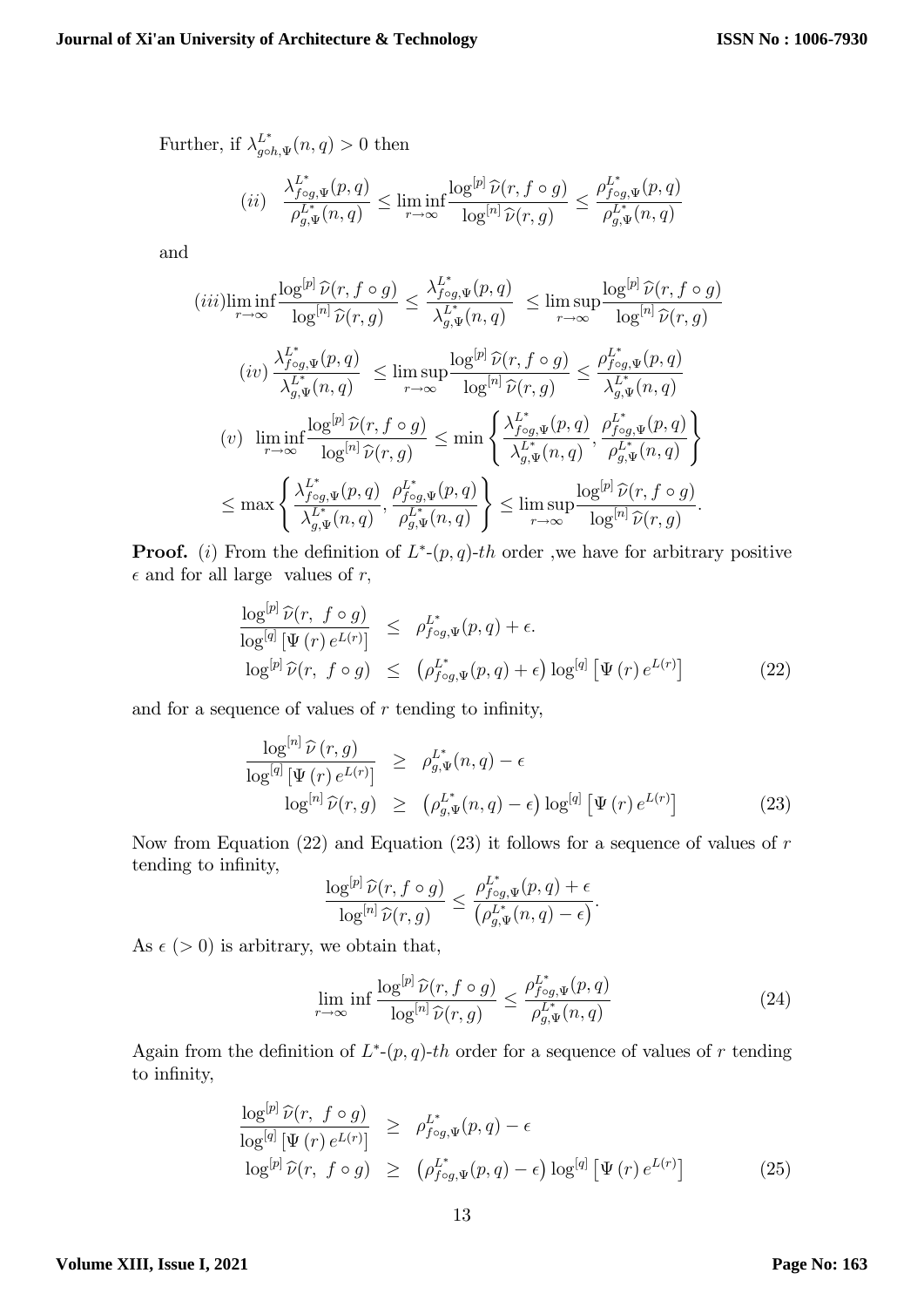Also for all sufficiently large values of  $r$ ,

$$
\frac{\log^{[n]} \widehat{\nu}(r,g)}{\log^{[q]} [\Psi(r) e^{L(r)}]} \leq \rho_{g,\Psi}^{L^*}(n,q) + \epsilon
$$
  

$$
\log^{[n]} \widehat{\nu}(r,g) \leq (\rho_{g,\Psi}^{L^*}(n,q) + \epsilon) \log^{[q]} [\Psi(r) e^{L(r)}]
$$
(26)

So combining Equation (25) and Equation (26), we get for a sequence of values of  $r$ tending to infinity,

$$
\frac{\log^{[p]} \widehat{\nu}(r, f \circ g)}{\log^{[n]} \widehat{\nu}(r, g)} \ge \frac{\rho_{f \circ g, \Psi}^{L^*}(p, q) - \epsilon}{\left(\rho_{g, \Psi}^{L^*}(n, q) + \epsilon\right)}
$$

Since  $\epsilon$  (> 0) is arbitrary, we get that

$$
\limsup_{r \to \infty} \frac{\log^{[p]} \widehat{\nu}(r, f \circ g)}{\log^{[n]} \widehat{\nu}(r, g)} \ge \frac{\rho_{f \circ g, \Psi}^{L^*}(p, q)}{\rho_{g, \Psi}^{L^*}(n, q)}.
$$
\n(27)

Combining Equation  $(24)$  and Equation  $(27)$  we get  $(i)$ .

(*ii*)From the definition of  $L^*(p,q)$ -th lower order, we have for arbitrary positive  $\epsilon$ and for all large values of  $r$ ,

$$
\frac{\log^{[p]} \widehat{\nu}(r, f \circ g)}{\log^{[q]} [\Psi(r) e^{L(r)}]} \geq \lambda_{f \circ g, \Psi}^{L^*}(p, q) - \epsilon
$$
  

$$
\log^{[p]} \widehat{\nu}(r, f \circ g) \geq (\lambda_{f \circ g, \Psi}^{L^*}(p, q) - \epsilon) \log^{[q]} [\Psi(r) e^{L(r)}]
$$
(28)

Now from Equation  $(26)$  and Equation  $(28)$  it follows for all large values of r,

$$
\frac{\log^{[p]} \widehat{\nu}(r, f \circ g)}{\log^{[n]} \widehat{\nu}(r, g)} \ge \frac{\lambda_{f \circ g, \Psi}^{L^*}(p, q) - \epsilon}{\rho_{g, \Psi}^{L^*}(n, q) + \epsilon}
$$

since  $\epsilon$  (> 0) is arbitrary, it follows that

$$
\lim_{r \to \infty} \inf \frac{\log^{[p]} \widehat{\nu}(r, f \circ g)}{\log^{[n]} \widehat{\nu}(r, g)} \ge \frac{\lambda_{f \circ g, \Psi}^{L^*}(p, q)}{\rho_{g, \Psi}^{L^*}(n, q)}.
$$
\n(29)

Combining  $(24)$  and  $(29)$  we get  $(ii)$ .

(*iii*) Also for a sequence of values of  $r$  tending to infinity,

$$
\frac{\log^{[p]}\widehat{\nu}(r, f \circ g)}{\log^{[q]}\left[\Psi(r)\,e^{L(r)}\right]} \leq \lambda_{f \circ g, \Psi}^{L^*}(p, q) + \epsilon
$$
\n
$$
\log^{[p]}\widehat{\nu}(r, f \circ g) \leq \left(\lambda_{f \circ g, \Psi}^{L^*}(p, q) + \epsilon\right) \log^{[q]} \left[\Psi(r)\,e^{L(r)}\right]
$$
\n(30)

Again for all large values of  $r$ ,

$$
\frac{\log^{[n]} \widehat{\nu}(r,g)}{\log^{[q]} [\Psi(r) e^{L(r)}]} \geq \lambda_{g,\Psi}^{L^*}(n,q) - \epsilon
$$
  

$$
\log^{[n]} \widehat{\nu}(r,g) \geq (\lambda_{g,\Psi}^{L^*}(n,q) - \epsilon) \log^{[q]} [\Psi(r) e^{L(r)}]
$$
(31)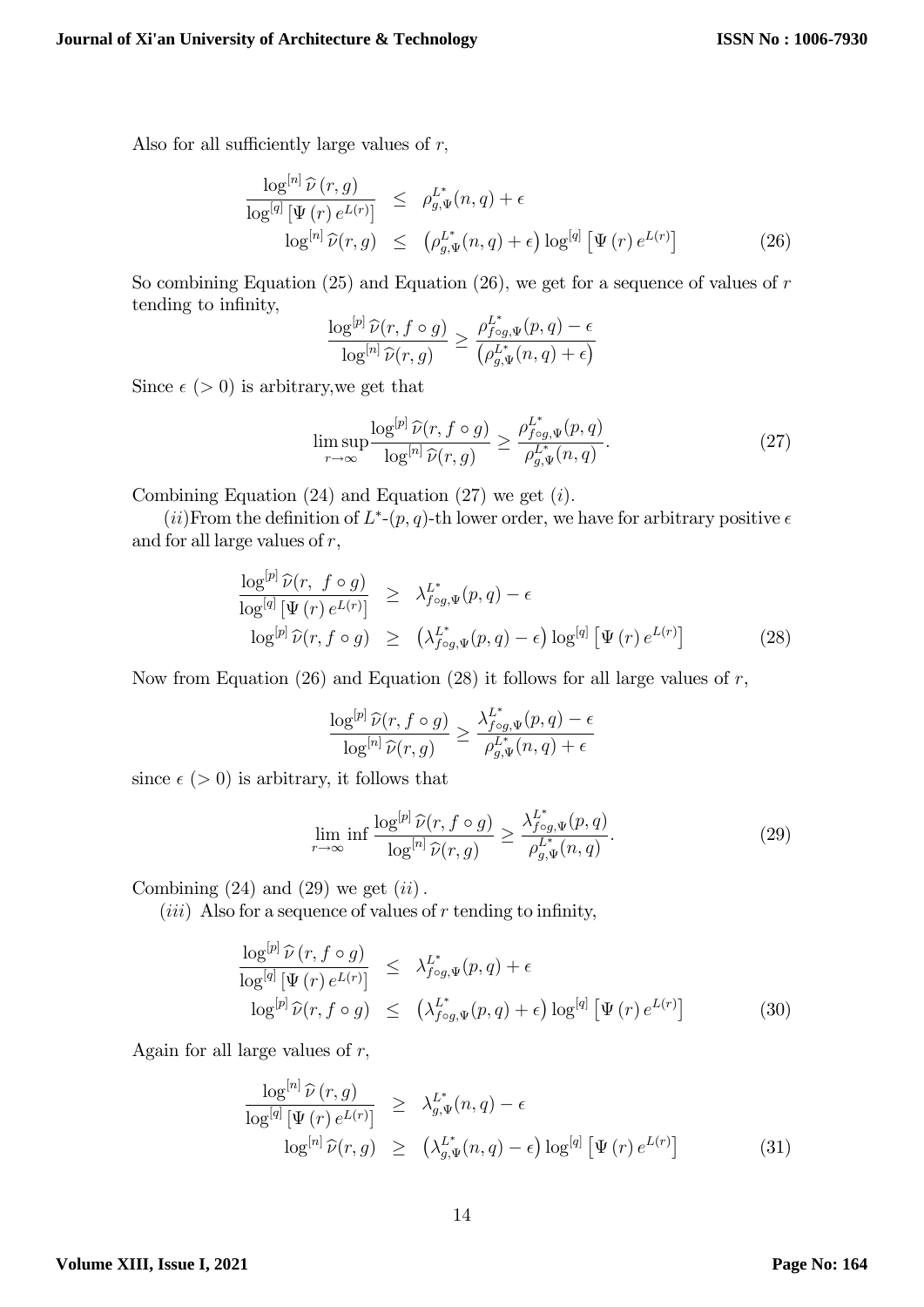Now from Equation (30) and Equation (31) we obtain for a sequence of values of  $r$ tending to infinity,

$$
\frac{\log^{[p]} \widehat{\nu}(r, f \circ g)}{\log^{[n]} \widehat{\nu}(r, g)} \le \frac{\lambda_{f \circ g, \Psi}^{L^*}(p, q) + \epsilon}{\lambda_{g, \Psi}^{L^*}(n, q) - \epsilon}
$$

As  $\epsilon$  (> 0) is arbitrary we obtained,

$$
\liminf_{r \to \infty} \frac{\log^{[p]} \widehat{\nu}(r, f \circ g)}{\log^{[n]} \widehat{\nu}(r, g)} \le \frac{\lambda_{f \circ g, \Psi}^{L^*}(p, q)}{\lambda_{g, \Psi}^{L^*}(n, q)}.
$$
\n(32)

Again for a sequence of values of  $r$  tending to infinity,

$$
\frac{\log^{[n]} \widehat{\nu}(r,g)}{\log^{[q]} [\Psi(r) e^{L(r)}]} \leq \lambda_{g,\Psi}^{L^*}(n,q) + \epsilon
$$
  

$$
\log^{[n]} \widehat{\nu}(r,g) \leq \left(\lambda_{g,\Psi}^{L^*}(n,q) + \epsilon\right) \log^{[q]} [\Psi(r) e^{L(r)}]
$$
(33)

From Equation  $(28)$  and Equation  $(33)$  we obtain for a sequence of values of r tending to infinity,

$$
\frac{\log^{[p]} \widehat{\nu}(r, f \circ g)}{\log^{[n]} \widehat{\nu}(r, g)} \ge \frac{\lambda_{f \circ g, \Psi}^{L^*}(p, q) - \epsilon}{\lambda_{g, \Psi}^{L^*}(n, q) + \epsilon}
$$

As  $\epsilon$  (> 0) is arbitrary

$$
\lim_{r \to \infty} \sup \frac{\log^{[p]} \widehat{\nu}(r, f \circ g)}{\log^{[n]} \widehat{\nu}(r, g)} \ge \frac{\lambda_{f \circ g, \Psi}^{L^*}(p, q)}{\lambda_{g, \Psi}^{L^*}(n, q)}.
$$
\n(34)

So, combining Equation  $(32)$  and Equation  $(34)$  we get  $(iii)$ 

 $(iv)$  Again from Equation (22) and Equation (31) we get for all large value of r

$$
\frac{\log^{[p]} \widehat{\nu}(r, f \circ g)}{\log^{[n]} \widehat{\nu}(r, g)} \leq \frac{\rho_{f \circ g, \Psi}^{L^*}(p, q) + \epsilon}{\lambda_{g, \Psi}^{L^*}(n, q) - \epsilon}
$$

As  $\epsilon$  (> 0) is arbitrary, we get that

$$
\lim_{r \to \infty} \sup \frac{\log^{[p]} \widehat{\nu}(r, f \circ g)}{\log^{[n]} \widehat{\nu}(r, g)} \le \frac{\rho_{f \circ g, \Psi}^{L^*}(p, q)}{\lambda_{g, \Psi}^{L^*}(n, q)}.
$$
\n(35)

Combining Equation  $(34)$  and Equation  $(35)$  we get  $(iv)$ .

Combining (i), (ii), (iii) and (iv) of the Theorem (3.4) we get (v)  $\blacksquare$ 

Acknowledgement The first and second author sincerely acknowledges the financial support rendered by DST-FIST 2019-2020 running at the Department of Mathematics, University of Kalyani, P.O.: Kalyani, Dist: Nadia, Pin: 741235, West Bengal, India.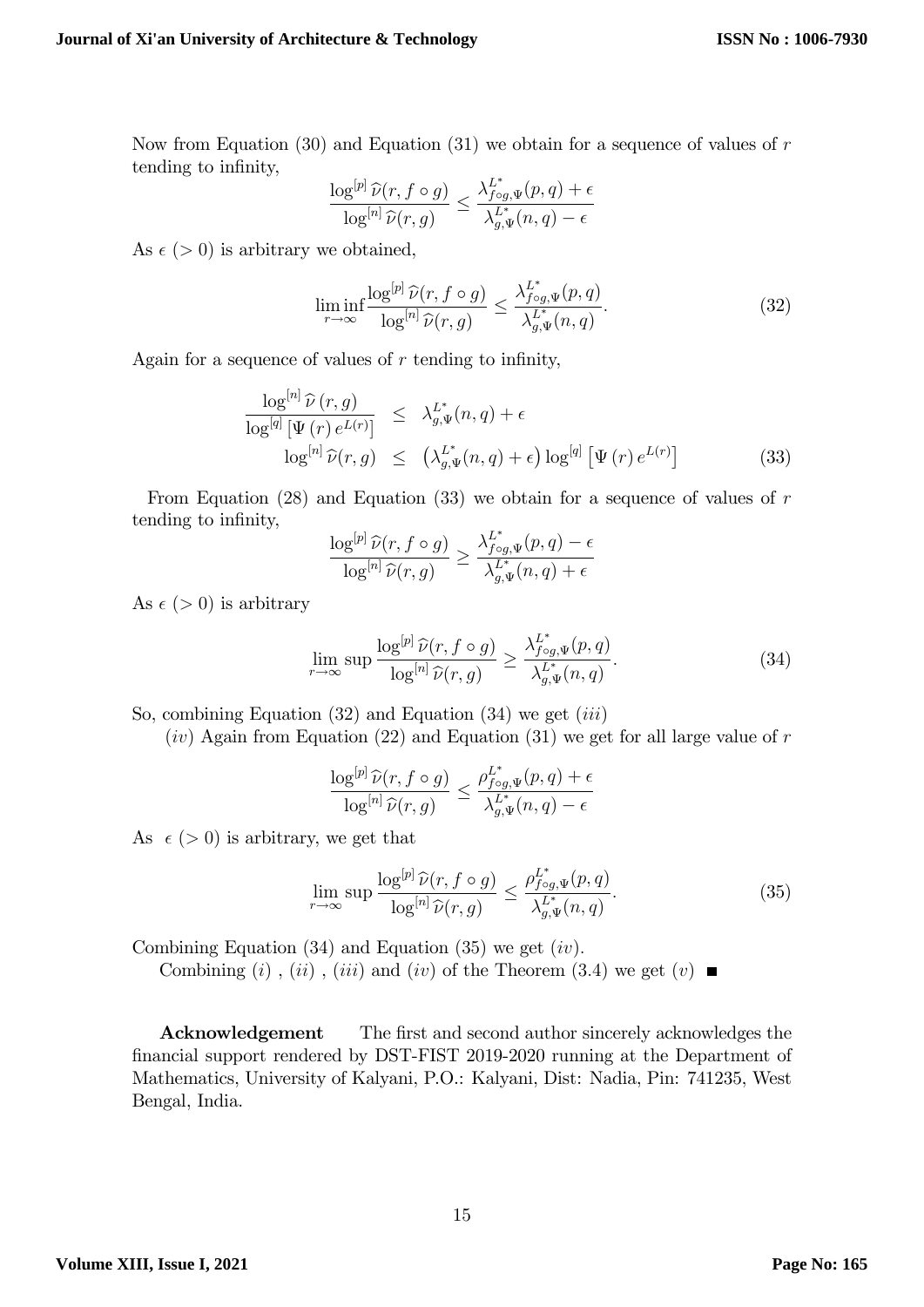### References

- <span id="page-15-9"></span>[1] L.Bernal, Crecimiento relative defunciones enteras,Contribucion al estudio de las-function enteras con indice exponencial Önito, Doctoral Dissertation, University of Seville, Spain(1984)
- <span id="page-15-2"></span>[2] L.Bernal ,Order relativeo de crecimiento defunciones enteras,collect. Math , Vol.39, No.3(1988), p.p.  $(209 - 229)$ .
- <span id="page-15-3"></span>[3] A. Boutabaa, Theorie de Nevanlinna p-adique, Manuscripta Math.Vol.  $67$ , No.1(1990), p.p.(251 - 269).
- <span id="page-15-4"></span>[4] K.Boussaf, A.Boutabaa and A.Escassut , Growth of p-adic entire functions and applications, Houston J. Math, Vol.  $40, No.3(2014), p.p. (715 - 736).$
- <span id="page-15-10"></span>[5] T. Biswas,  $(p, q)$ th order oriented growth measurement of composite p-adic entire function. Carpathian Math.Publ.Vol.10, No.2(2018), p.p.  $(248 - 272)$ .
- <span id="page-15-5"></span>[6] T. Biswas, Some growth aspects of composite  $P$ -adic entire functions in the light of their  $(p, q)$ th relative order and  $(p, q)$ th relative type,Chungcheong Mathematical society , Vol .31, No.4(2018).
- <span id="page-15-8"></span>[7] P-Chu, C-C-Yang, A unique range set of p-adic meromorphic function with 10 elements, Acta. mathematica Vientnamica, Vol. 24, No.1 (1999), p.p.  $(95 - 108)$ .
- <span id="page-15-6"></span>[8] S.K.Datta and B.Dutta : On the central index of composite entire functions, International Journal of Engineering , Science and Mathematics,.vol:07 Issue 5  $(2018)$ , p.p. $(90 - 101)$ .
- <span id="page-15-0"></span>[9] A. Escassut, Analytic Elements in p-Adic Analysis ,World Scientic Publishing Co.Pte. Ltd, Singapore, (1995).
- [10] A. Escassut, p-adic Value Distribution. Some Topics on Value Distribution and Differentability in Complex and  $p$ -Adic Analysis, Mathematical Monography, Series11 (Science Press, Beijing, 2008), pp.  $(42-138)$ .
- <span id="page-15-7"></span>[11] A. Escassut and J. Ojeda, Exceptional values of p-adic analytic functions and derivative, Complex Var. Elliptic Equ.Vol.56, No. $(1-4)(2011)$ , p.p. $(263-269)$ .
- [12] A. Escassut and J. Ojeda, Branched values and quasi-exceptional values for  $p$ -adic mermorphic functions, Houston J. Math.Vol. 39, No. 3(2013), p.p. (781 – 795).
- [13] A. Escassut and J. Ojeda, The  $p$ -adic Hayman conjecture when  $n = 2$ , Complex Var. Elliptic Equ. Vol.  $59$ , No.  $10(2014)$ , p.p.  $(1452 - 1455)$ .
- <span id="page-15-1"></span>[14] A. Escassut, Value Distribution in p-Adic Analysis (World Scientic Publishing Co. Pte. Ltd, Singapore),(2015).
- [15] D.K.Gautam, A.Rastogi,Growth of central index on the basis of relative  $L^*$ order, relative  $L^*$ -lower order ,relative  $L^*$ -hyper order of entire functions.(IJITEE), ISSN: $2278 - 3075$ , vol-9, Issue-2,  $(2019)$ .